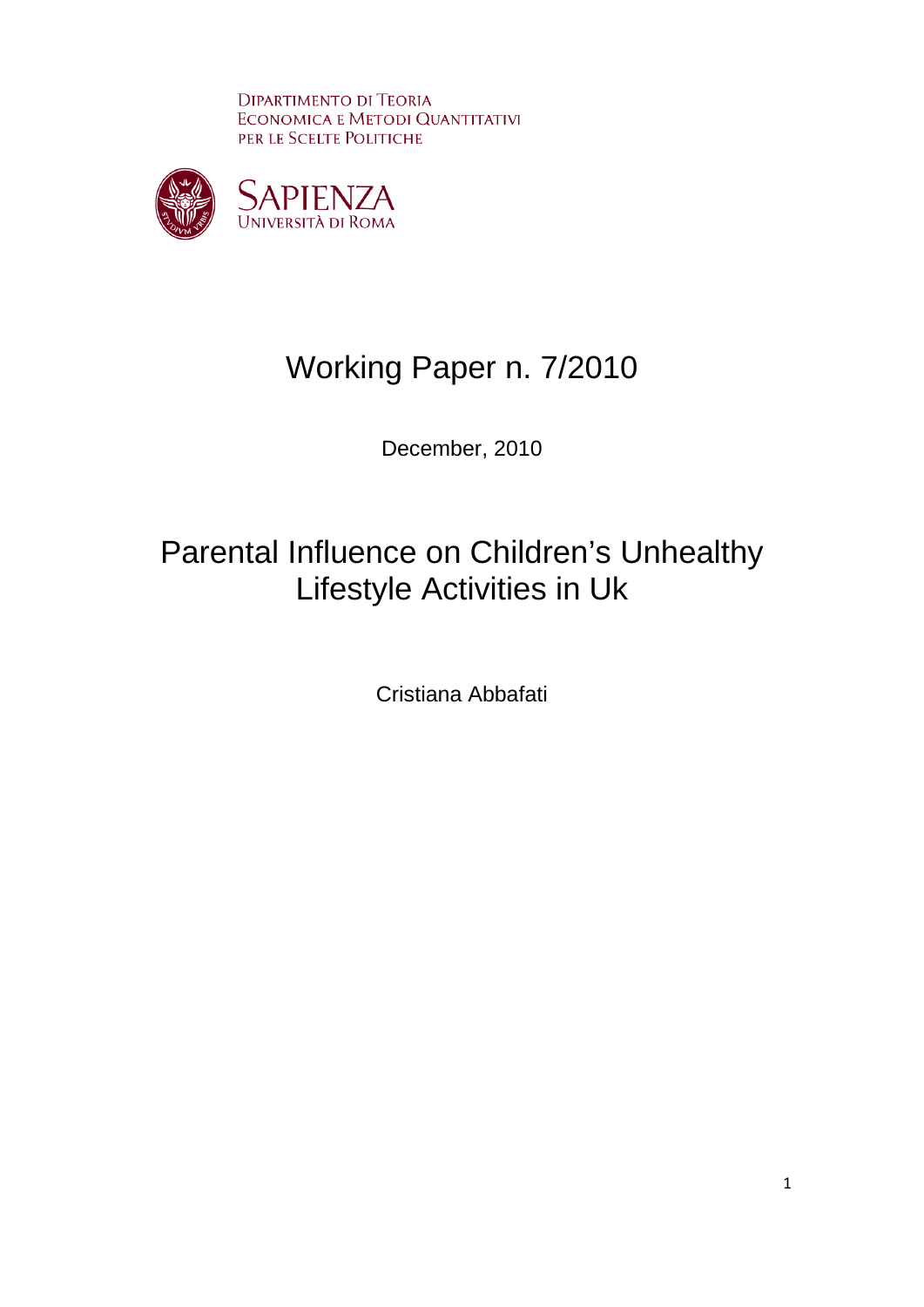# **PARENTAL INFLUENCE ON CHILDREN'S UNHEALTHY LIFESTYLE ACTIVITIES IN UK**

#### **CRISTIANA ABBAFATI\***

## **\*Department of Economic and Social Analyses, Sapienza – University of Rome**

#### **Abstract**

It is generally considered that parental lifestyle activities affect children. It is said that parents are an important influence on their children's behavior and that the habits pass from generation to generation. It is true that children consider their parents as role-models and it is more likely to behave similar to them adopting their healthy or unhealthy activities. However, there are other factors that can affect children's behavior throughout the years such as their friends, the social class, family finances etc.

This study aims at examining how parental lifestyle activities are transmitted. We use the Sixteen-year Follow-up (1986, 16-year old individuals) of the British Cohort Study 1970 Database, where data are collected from individuals born in England, Scotland, Wales and Northern Ireland, in a specific week in April 1970. A sample of 11,615 16-year old boys and girls is taken in order to see how the smoking, alcohol drinking and physical activity of their parents are affecting their lifestyle. Other factors are also taken into account i.e. the number of natural parents and any possible financial hardship of the family.

The analysis is conducted using logistic regression, indicating that the selected independent variables can explain the influences on the dependent variables. Results show great parental influence on children's drinking, children's smoking and children's physical activity. A significant peer influence is also shown for children's smoking. Children tend to smoke more if their friends smoke. Father's employment status plays only a small role on children's drinking habits, though not as expected. If the father is unemployed, children are less likely to drink or smoke. There is no influence by the presence of family financial hardships or the number of natural parents. As a conclusion, our findings suggest that parental and peer habits exert great influence on children's lifestyles.

#### **JEL:**I10,I18,C35,H35,

**Keywords**: parental lifestyle, children's behavior, intergenerationally trasmission, logit regression.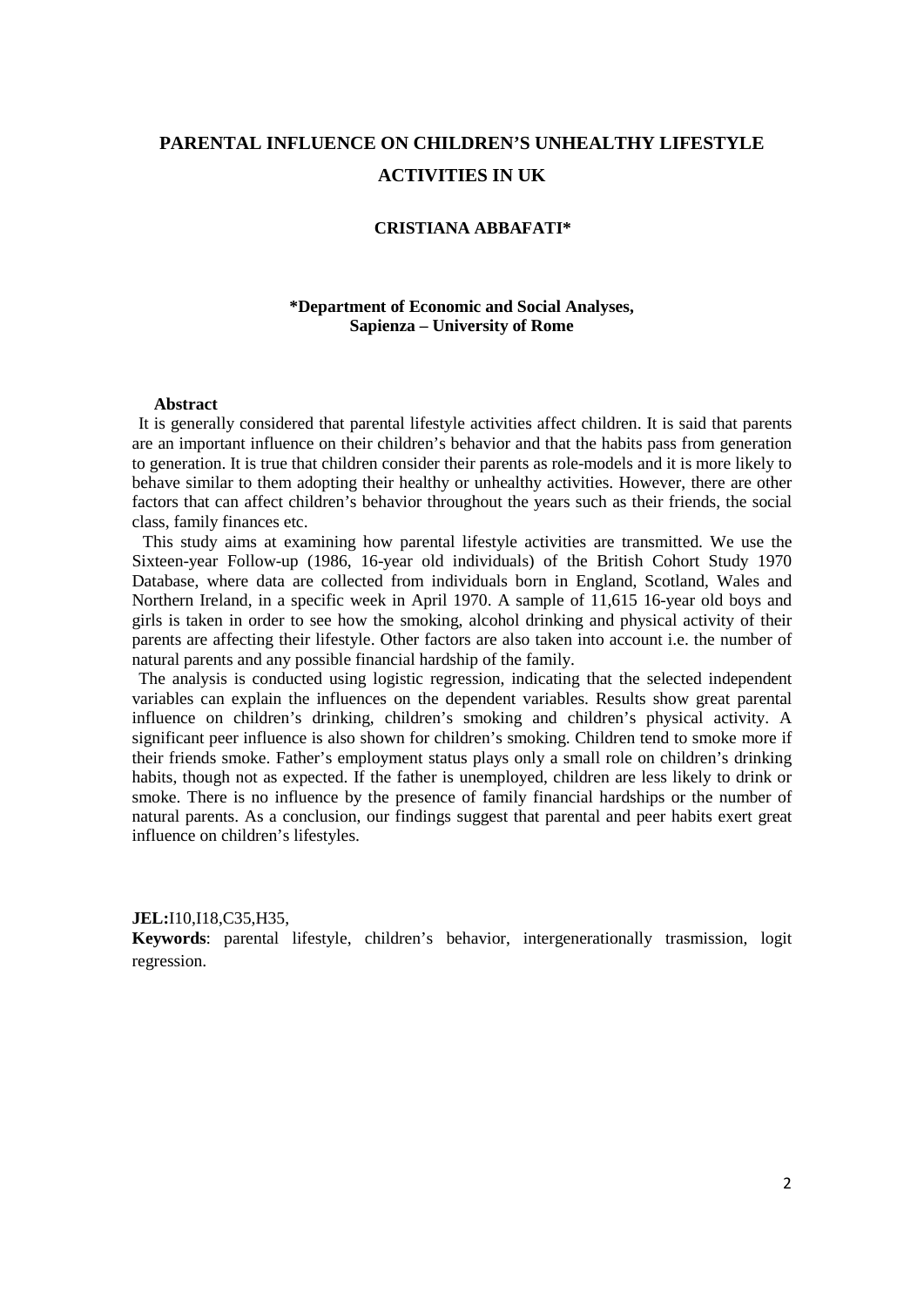### **1. Introduction**

ı

Many studies have been conducted in order to estimate the level of influence imposed on adolescents from their environment. Results have shown that in general children are influenced by their parents and peers regarding their activities directly connected to their health; yet, there have been some studies that contradict this theory illustrating that it is not as strong as it has been generally believed.

In fact, the studies mentioned herewith use different methods of eliciting results, different sample sizes, various age ranges, distinct geographical areas etc. Therefore, it would be essential to study in depth whether children at sensitive age of adolescence are influenced by their parents and friends regarding their health behaviors and to what extent. Attention is drawn to the areas of smoking, drinking, and exercise.

This project aims to discover whether children in their adolescence are influenced by parental lifestyles they are subject to and whether or not they imitate such healthy or unhealthy habits analyzing a segment of 11,615 16 years old boys and girls born in England, Scotland, Wales and Northern Ireland.

In the present study we will focus on the Sixteen-year Follow-up 1986 survey of the British Cohort Study 1970 conducted by the International Centre for Children's Studies.

Children are in the sensitive age of 16 years old and thus are vulnerable to any stimulus and easily influenced by the actions of other people surrounding their environment. They undergo a transitional period as the schooling years come to an end and they have to make important decisions for their future. Furthermore, the relationship between parents and children changes at this particular age. Smoking, excessive drinking, malnutrition and drug use are habits that children mostly begin at this age<sup>[1](#page-2-0)</sup>. More specifically, the main questions that we will try to address in this project are the following: explore the possible reasons of children's alcohol use, investigate the possible reasons of children's smoking, examine the factors that influence children's physical activity. The regression models were

<span id="page-2-0"></span><sup>&</sup>lt;sup>1</sup>Berndt, T.J. (1979). Developmental changes in conformity to peers and parents, Developmental Psychology, 15: 608-616; Kandel, D. B., & Lesser, G. S.(1972). Youth in two worlds, San Francisco: Jossey-Bass.

Lau, Richard R.(1990).Development and change of young adults' preventive health beliefs and behavior: Influence from parents and peers, Journal of Health and Social Behavior, Vol.31: 240-259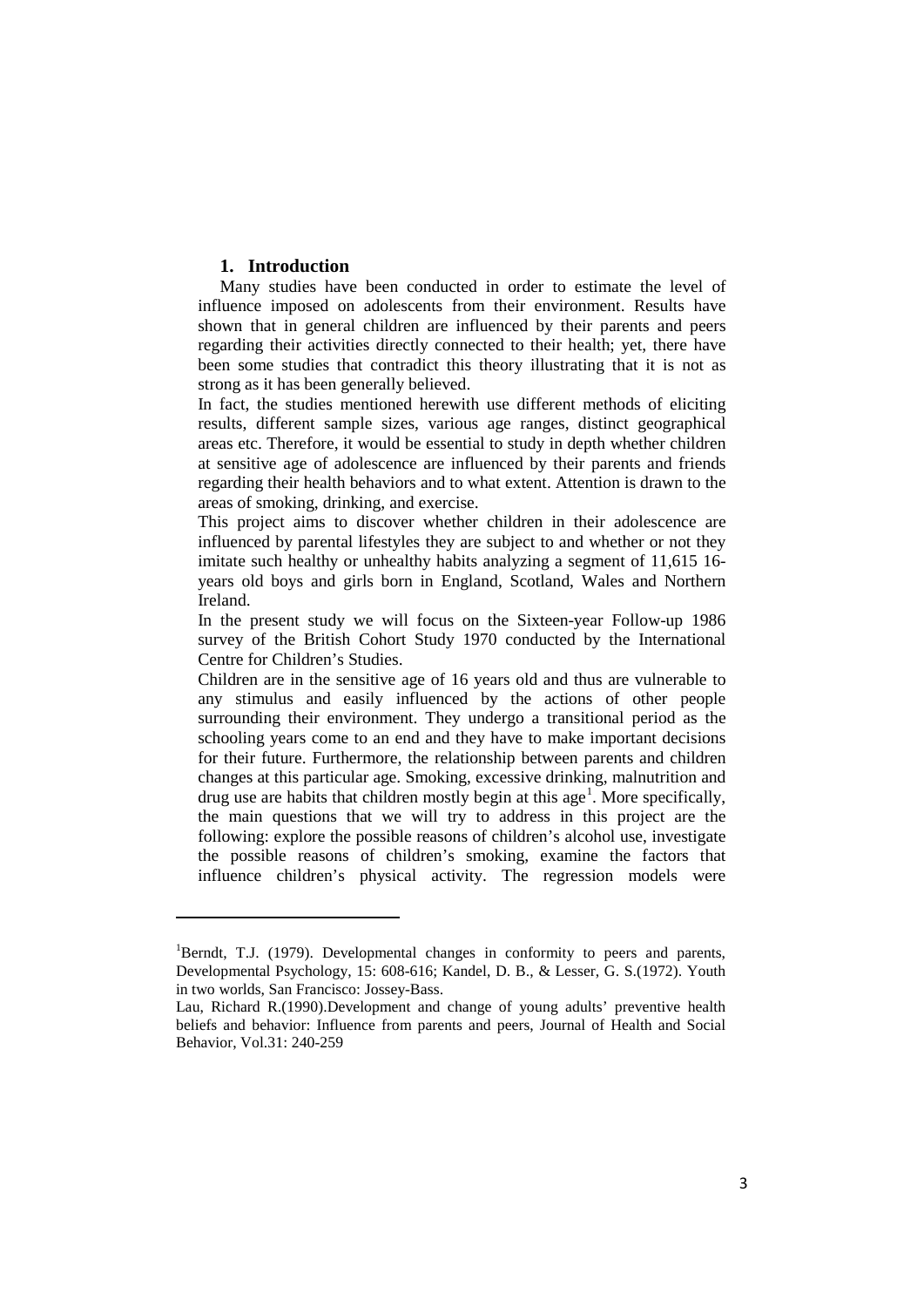performed using STATA version 10.The econometric model employed is that of logistic regression.

#### **2. Adolescent Smoking**

 $\overline{\phantom{0}}$ 

Smoking is an unhealthy habit which research has shown that adolescents are more likely to adopt if their parents also smoke<sup>[2](#page-3-0)</sup>. According to the World Health Organization (2002), 20% of the young population aged 13-15 worldwide smokes and approximately 50% of those who start smoking in their adolescence continue smoking for 15 to 20 years.

As we can also see from **Figure 1.1**, 40% of children aged 16-19 living in Great Britain smoked in 1974. This has been reduced throughout the years and approximately 24% of children of the same age smoked in 2005. This is also shown in **Figure 1.2** for the year 2006 which also depicts sex related smoking activities. Parental age groups from 35 and above have also reduced smoking within the years and this is probably what has influenced children's behavior against smoking. This reduction is due to increasing restrictions in smoking through norms in the last decade at public places [3](#page-3-1) . **Figure 1.3**  shows the prevalence of cigarette smoking by sex in different areas throughout England.

<span id="page-3-0"></span><sup>&</sup>lt;sup>2</sup> Farkas et al. (1999) suggested that parental smoking cessation influences children and discourages them to smoke. After analyzing a cross-sectional sample of 4,502 adolescents aged 15-17 years old, they concluded that the timing that parents quit smoking is really important and the younger the child is the less likely it would start smoking. Doherty and Allen (1994), after running a logistic regression of adolescent smoking status on parental smoking and family functioning variables, concluded that a combination of low family cohesion and parental smoking is a significant factor of urging adolescence to smoke.

<span id="page-3-1"></span><sup>&</sup>lt;sup>3</sup> To have an example for what is happened in another country, we can see J. Pinilla et al (2009) that performed a multilevel logistic regression using a sample of 1,877 students from 30 secondary schools in Spain and concluded that the prevention or at least the delay of adolescent smoking is also achieved by enforcing no smoking rules at schools.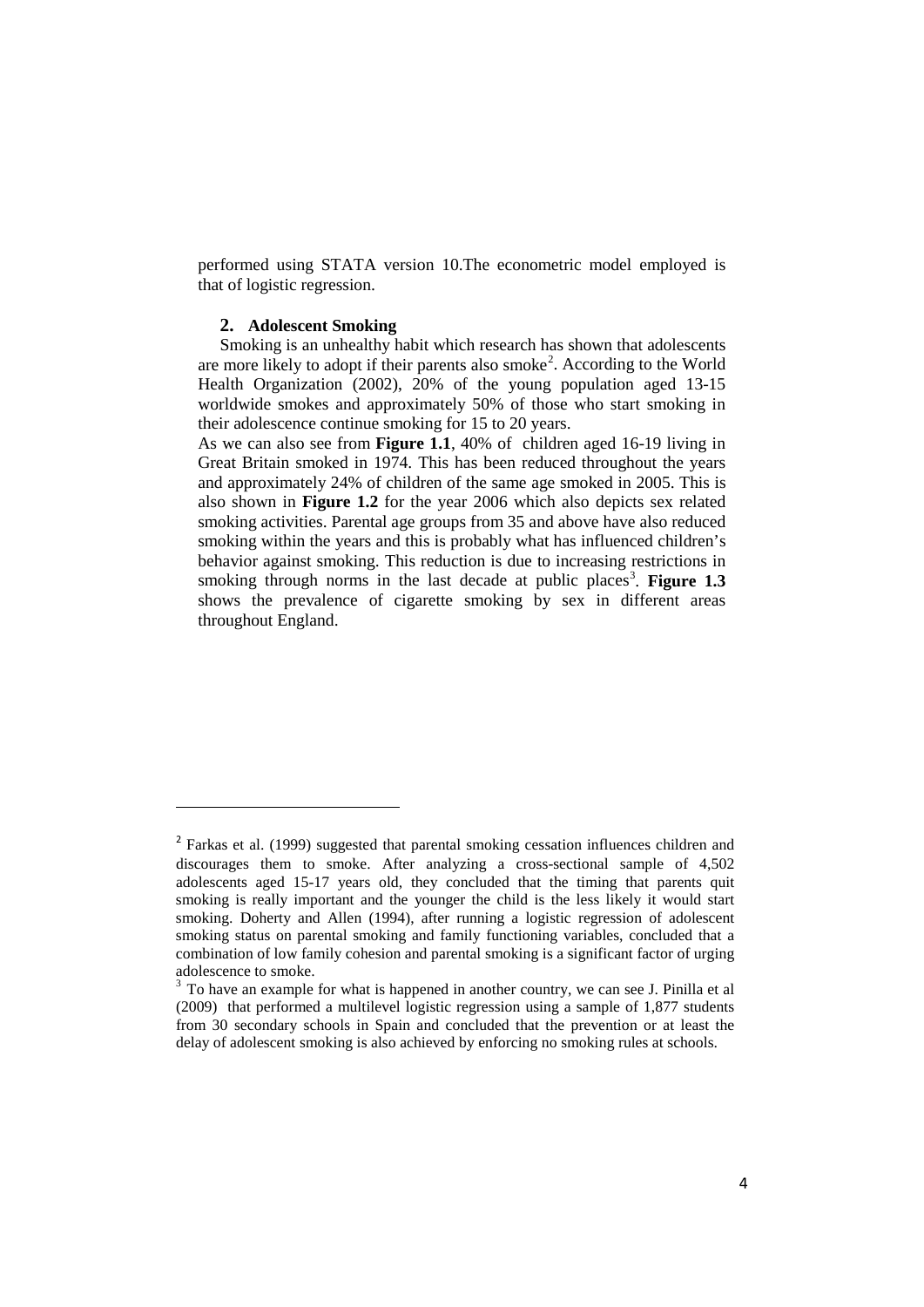

Figure 1.1: Prevalence of cigarette smoking by age, person aged 16 and over, Great Britain, 1974-2005

**Source***: Cancer Research UK websit[e www.cancerresearchuk.org](http://www.cancerresearchuk.org/)*



**Figure 1.2: Percentage of children smoking regularly by age, England, 2006 Source:** *Cancer Research UK website www.cancerresearchuk.org*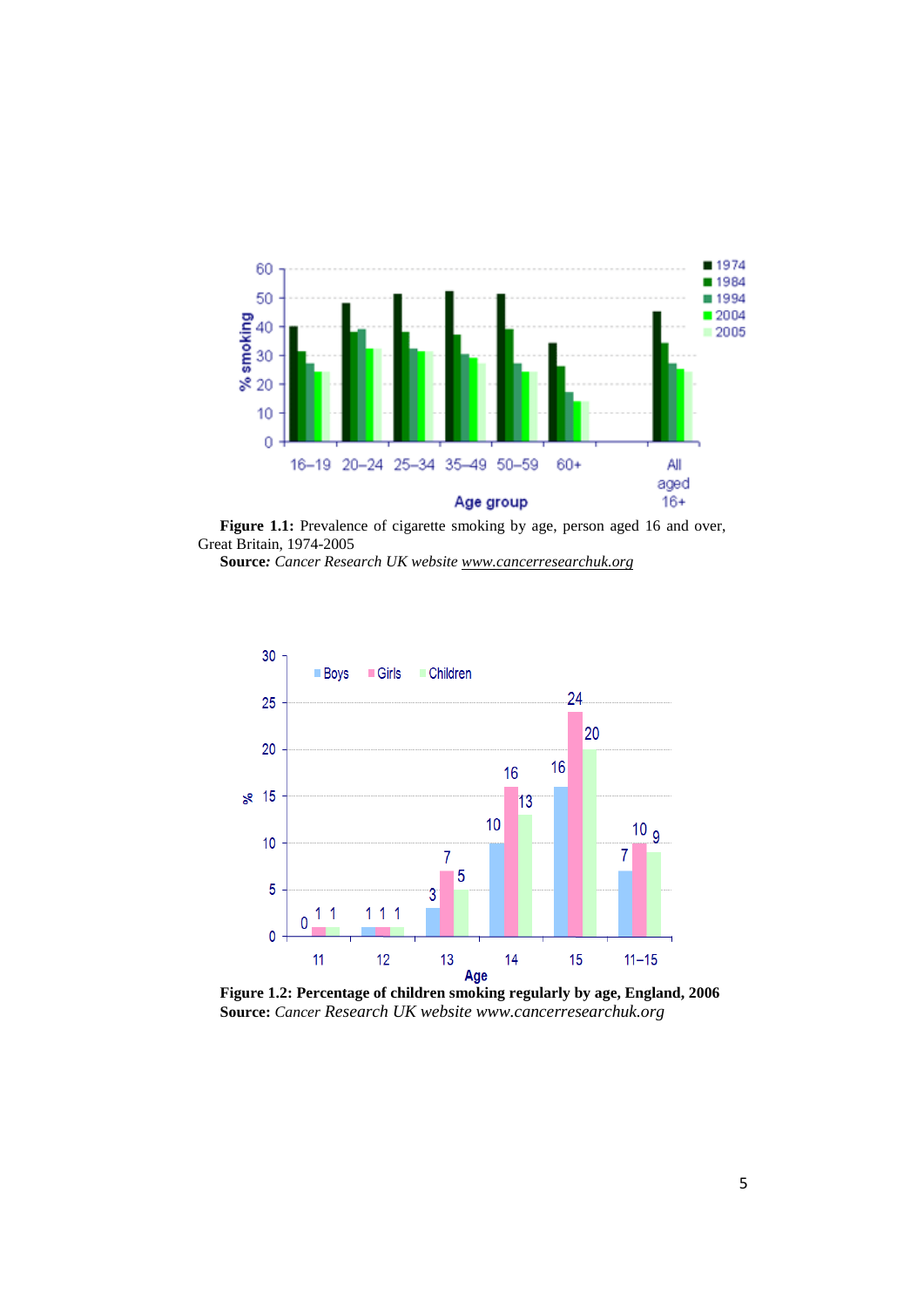

Figure 1.3: Prevalence of cigarette smoking by sex, England and Government Office Regions, 2005

**Source:** *Cancer Research UK website [www.cancerresearchuk.org](http://www.cancerresearchuk.org/)*

#### **3. Adolescent alcohol use**

 $\overline{\phantom{0}}$ 

Alcohol use is an extremely bad habit which is, in the UK quite often introduced to children by their parents, usually when they want to celebrate a special occasion<sup>[4](#page-5-0)</sup>. About 90% of children are said to have tasted alcohol by the age of 16. Alcohol is thought to be very important for children at that age, as it is considered a tool of socialization with peers and a step towards adulthood. Evidence for the United Kingdom has shown that children of 13 to 16 are the most frequent consumers of alcoholic products<sup>[5](#page-5-1)</sup>. The age of the

<span id="page-5-0"></span><sup>4</sup> "Use of alcohol among children and young people", Final Report, 2008, Department for children, schools and families of UK.

<span id="page-5-1"></span><sup>&</sup>lt;sup>5</sup>This may have a great effect on children having a risky behavior but also on their education and on the occurrence of accidents. Murray & Lopez (1994) have found that 5% of all deaths of individuals aged 5 to 29 in 1990 were attributed to alcohol consumption.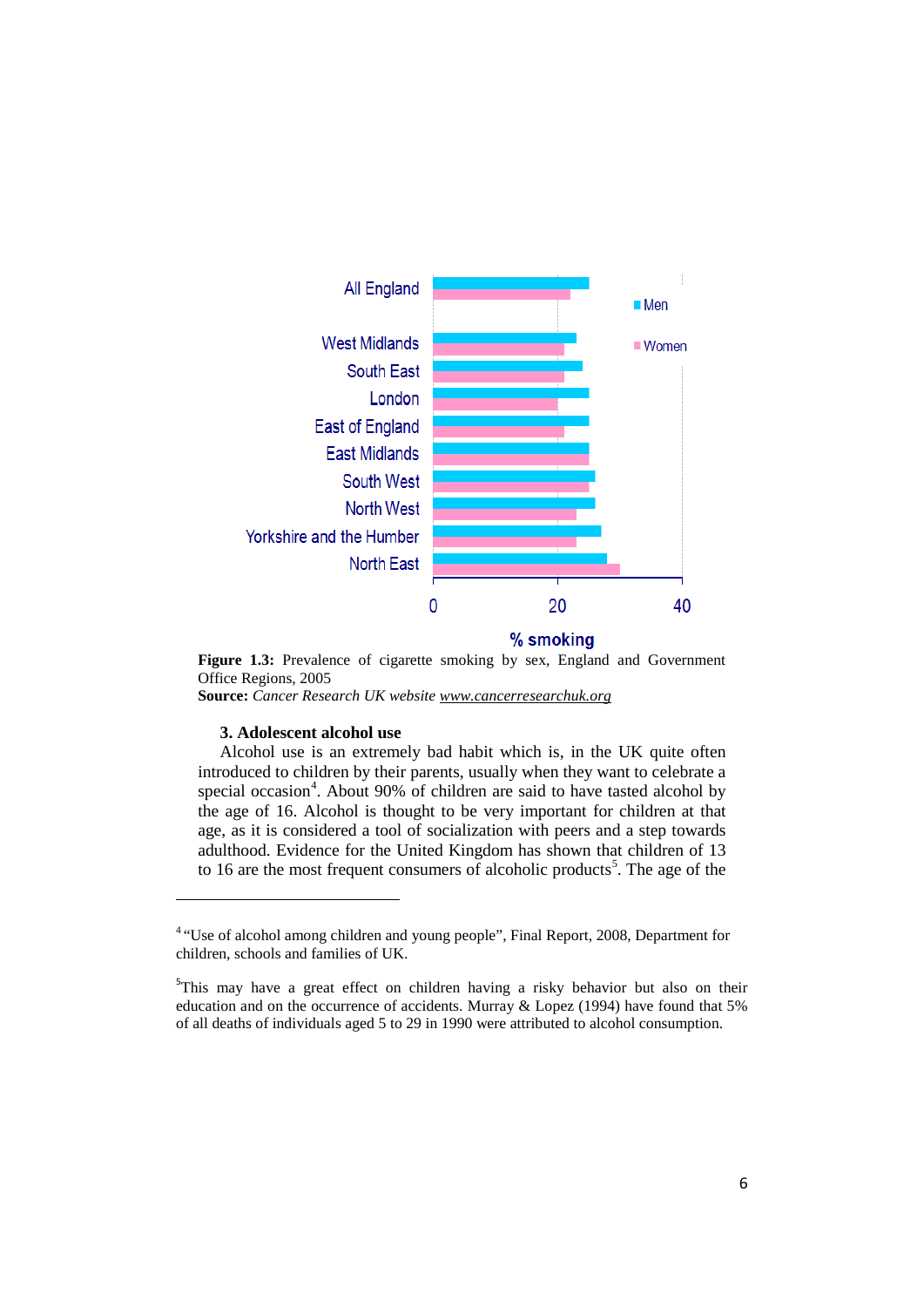initiation to alcohol is extremely important<sup>[6](#page-6-0)</sup>. The following tables show the prevalence of alcohol use by 15 year olds in several European countries.

#### **4. Adolescent physical activity**

 $\overline{\phantom{0}}$ 

Physical activity is also considered a very important factor of children's health<sup>[7](#page-6-1)</sup>. There are several studies that have examined parental influence on adolescent's physical activity. According to NHS, using data from the Health Survey for England (HSE), children whose both parents do regular exercise are more likely to report high levels of physical activity. This is also shown on **Table 1.3.** Results from other studies differ depending on the types of measures that each study used $8$ .

<span id="page-6-0"></span> $6$  Grant & Dawson (1997) performed an analysis using data from the National Longitudinal Alcohol Epidemiological Survey and showed that 40% of the cohort members that declared they had drunk alcohol before the age of 14 became alcohol addicts, in contrast with the members that declared that had drunk alcohol over the age of 20, who were only 10%. Moreover, David J. DeWit et al. (2000), using a survival analysis model, showed that children who start drinking at the ages of 11-14 are more likely to have alcohol disorders in

<span id="page-6-1"></span>the future.<br><sup>7</sup> This has been shown by Henning Bodersen et al. (2007) who showed that British students have reduced their physical activity since 1999. More specifically, they concluded that girls had a greater reduction (46%) in physical activity than boys (23%).

<span id="page-6-2"></span><sup>&</sup>lt;sup>8</sup>For example, Moore et al (1991) -who examined objectively the individuals' physical activity with a mechanical device along with other factors such as parents' serving as role models, encouragement on training, sharing on activities between the members of the family etc - found positive correlation between parents' physical activity and adolescents' exercise. Anderssen & Wold (1992) presented a study with children reports for their parents' physical activities and also found positive correlation between peer/parental physical activity and adolescent exercise. However, other studies that used measures of parental self-reports of physical activity found minimal or no effects on adolescents' exercise (McMurray et al. (1993); Trost et al. (2003)).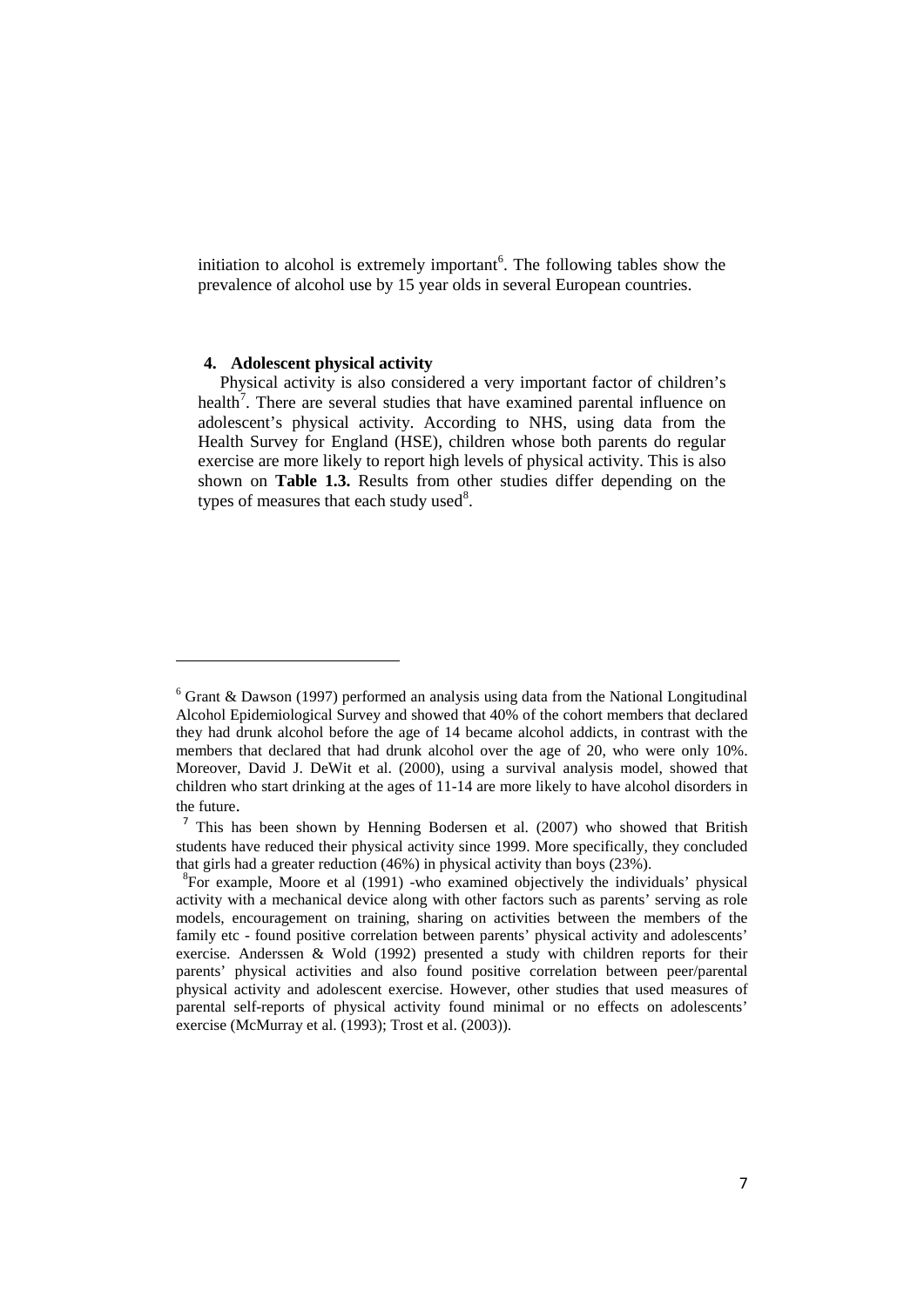|                     |               | <b>Lifetime Prevalence</b> | <b>Weekly Prevalence</b> |               | Drunk twice or more |               |
|---------------------|---------------|----------------------------|--------------------------|---------------|---------------------|---------------|
| Country             | M             | $\mathbf{F}$               | M                        | F             | M                   | F             |
|                     | $\frac{0}{0}$ | $\frac{0}{0}$              | $\frac{0}{0}$            | $\frac{0}{0}$ | $\frac{0}{0}$       | $\frac{0}{0}$ |
| Austria             | 94            | 96                         | 39                       | 23            | 49                  | 36            |
| Belgium (Flemish)   | 94            | 92                         | 38                       | 22            | 33                  | 22            |
| Czech Republic      | 98            | 97                         | 32                       | 19            | 36                  | 22            |
| Denmark             | 95            | 96                         | 46                       | 38            | 71                  | 63            |
| England             | 96            | 96                         | 47                       | 36            | 51                  | 52            |
| Estonia             | 96            | 96                         | 21                       | 10            | 44                  | 23            |
| Finland             | 94            | 95                         | 11                       | 8             | 52                  | 58            |
| France*             | 87            | 85                         | 31                       | 15            | 29                  | 20            |
| Germany*            | 94            | 94                         | 29                       | 22            | 36                  | 31            |
| Greece              | 96            | 96                         | 52                       | 31            | 24                  | 21            |
| Hungary             | 91            | 93                         | 29                       | 11            | 43                  | 22            |
| Ireland             | 93            | 94                         | 27                       | 12            | 42                  | 29            |
| Israel              | 78            | 62                         | 26                       | 10            | 18                  | 10            |
| Latvia              | 97            | 95                         | 28                       | 12            | 47                  | 23            |
| Lithuania           | 97            | 97                         | 16                       | 9             | 32                  | 20            |
| Northern Ireland    | 94            | 90                         | 33                       | 20            | 53                  | 44            |
| Norway              | 84            | 86                         | 16                       | 12            | 37                  | 41            |
| Poland              | 82            | 81                         | 20                       | 8             | 39                  | 21            |
| Portugal            | 88            | 95                         | 29                       | 9             | 35                  | 16            |
| Russian Federation* | 94            | 95                         | 28                       | 24            | 32                  | 25            |
| Scotland            | 98            | 98                         | 37                       | 33            | 53                  | 56            |
| Slovak Republic     | 97            | 98                         | 32                       | 16            | 49                  | 31            |
| Sweden              | 96            | 95                         | 17                       | $11\,$        | 40                  | 40            |
| Switzerland         | 87            | 83                         | 19                       | 9             | 25                  | 16            |
| Wales               | 98            | 98                         | 53                       | 36            | 72                  | 63            |

**Table 1.1 Alcohol use among 15 year-olds in 26 European countries in 1997**

\*France, Germany and the Russian Federation are represented only by regions.

**Source:** *Cabhain & Francois 2000*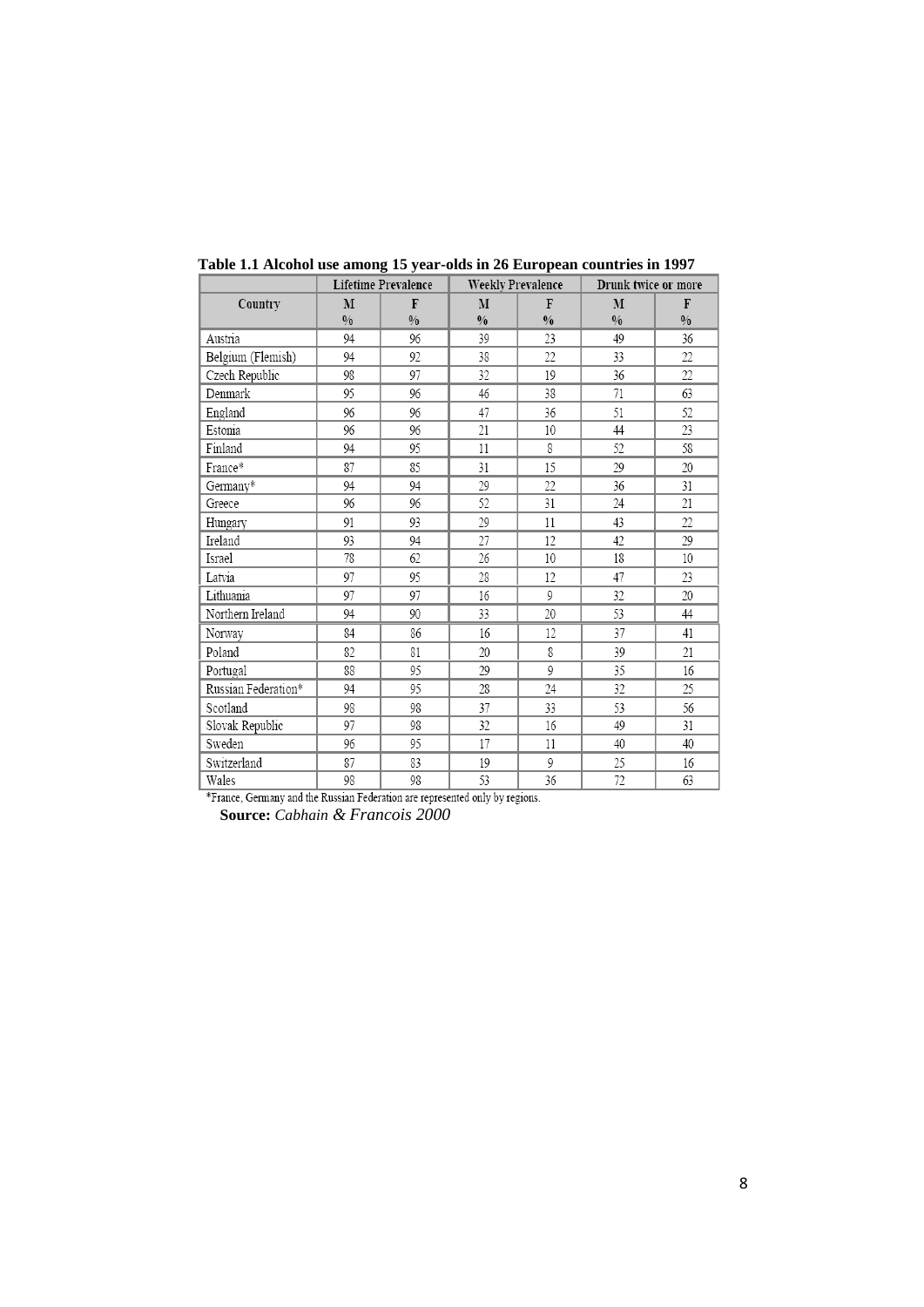|                    | Lifetime Use (40 Times or |               | <b>Used 10 Times or More</b> |                         |                 | Binge Drinking <sup>1</sup> in Last |                          |                        |                |  |
|--------------------|---------------------------|---------------|------------------------------|-------------------------|-----------------|-------------------------------------|--------------------------|------------------------|----------------|--|
|                    |                           | More)         |                              |                         | in Last 30 Days |                                     |                          | 30 Days                |                |  |
| Country            | $\mathbf{M}$              | F             | <b>Total</b>                 | $\mathbf{M}$            | F               | Total                               | $\mathbf{M}$             | $\mathbf F$            | Total          |  |
|                    | $\sqrt{0}$                | $\frac{0}{0}$ | $\frac{0}{0}$                | $\sqrt{0}$              | $\frac{0}{0}$   | $0/0$                               | $\frac{0}{0}$            | $\sqrt[0]{\mathbf{0}}$ | $\frac{0}{0}$  |  |
| Bulgaria           | 21                        | 12            | 16                           | 6                       | 4               | 5                                   | 12                       | 6                      | 11             |  |
| Croatia            | 24                        | 10            | 18                           | 9                       | 3               | 6                                   | 15                       | 7                      | 12             |  |
| Cyprus             | 32                        | 12            | 21                           | 14                      | $\overline{4}$  | 8                                   | 18                       | 8                      | 12             |  |
| Czech Republic     | 51                        | 32            | 41                           | 21                      | 8               | 14                                  | 25                       | 11                     | 17             |  |
| Denmark            | 66                        | 53            | 59                           | 23                      | 13              | 18                                  | 37                       | 22                     | 30             |  |
| Estonia            | 27                        | 17            | 21                           | 5                       | 3               | $\overline{4}$                      | 18                       | 12                     | 14             |  |
| Faroe Islands      | 29                        | 17            | 23                           | 3                       | 2               | 4                                   | 21                       | 8                      | 15             |  |
| Finland            | 21                        | 19            | 20                           | $\overline{c}$          | 1               | 1                                   | 21                       | 15                     | 18             |  |
| France             | 28                        | 13            | 20                           | 12                      | 5               | 8                                   | 16                       | 7                      | 12             |  |
| The former         | 14                        | 5             | 9                            | 6                       | $\mathbf{1}$    | 3                                   | 14                       | $\overline{4}$         | 9              |  |
| Yugoslav Republic  |                           |               |                              |                         |                 |                                     |                          |                        |                |  |
| of Macedonia       |                           |               |                              |                         |                 |                                     |                          |                        |                |  |
| Greece             | 54                        | 33            | 42                           | 19                      | 11              | 13                                  | 13                       | 5                      | 9              |  |
| Hungary            | 17                        | 9             | 13                           | 6                       | $\overline{2}$  | 5                                   | 18                       | 8                      | 12             |  |
| Iceland            | 15                        | 14            | 14                           | 1                       | $\mathbf{1}$    | 1                                   | 18                       | 15                     | 17             |  |
| Ireland            | 41                        | 39            | 40                           | 18                      | 16              | 16                                  | 32                       | 32                     | 31             |  |
| Italy              | 23                        | 13            | 17                           | 12                      | $\overline{4}$  | 7                                   | $\overline{\phantom{a}}$ | 9                      | $\overline{a}$ |  |
| Latvia             | 24                        | 17            | 20                           | $\overline{4}$          | $\overline{2}$  | $\overline{2}$                      | 19                       | 5                      | 14             |  |
| Lithuania          | 29                        | 17            | 23                           | 9                       | 6               | 8                                   | 12                       | 8                      | 9              |  |
| Malta              | 44                        | 29            | 36                           | 25                      | 16              | 20                                  | 25                       | 23                     | 22             |  |
| Norway             | 18                        | 13            | 16                           | $\overline{\mathbf{3}}$ | $\mathbf{1}$    | 3                                   | 26                       | 23                     | 24             |  |
| Poland             | 35                        | 18            | 26                           | 12                      | 5               | 8                                   | 41                       | 23                     | 31             |  |
| Portugal           | 21                        | 10            | 15                           | 9                       | 4               | 6                                   | 10                       | 4                      | 6              |  |
| Romania            | 27                        | 12            | 18                           | 7                       | 2               | 4                                   | 9                        | 2                      | 5              |  |
| Russian Federation | 34                        | 26            | 30                           | 11                      | $\overline{5}$  | 8                                   | 20                       | 12                     | 16             |  |
| (Moscow)           |                           |               |                              |                         |                 |                                     |                          |                        |                |  |
| Slovak Republic    | 31                        | 23            | 27                           | 9                       | 5               | 7                                   | 12                       | 7                      | 8              |  |
| Slovenia           | 29                        | 16            | 23                           | 10                      | 5               | 8                                   | 29                       | 19                     | 25             |  |
| Sweden             | 23                        | 15            | 19                           | $\overline{2}$          | $\mathbf{1}$    | $\mathfrak{2}$                      | 22                       | 13                     | 17             |  |
| Ukraine            | 18                        | 18            | 18                           | 5                       | $\overline{4}$  | 5                                   | 12                       | 8                      | 10             |  |
| United Kingdom     | 51                        | 43            | 47                           | 17                      | 13              | 16                                  | 33                       | 27                     | 30             |  |

**Table 1.2 Alcohol use among 15 to 16 year-olds in selected European countries, 1999**

**Source:** *Swedish Council for Information on Alcohol and Other Drugs (CAN) Website: [www.can.se](http://www.can.se/)*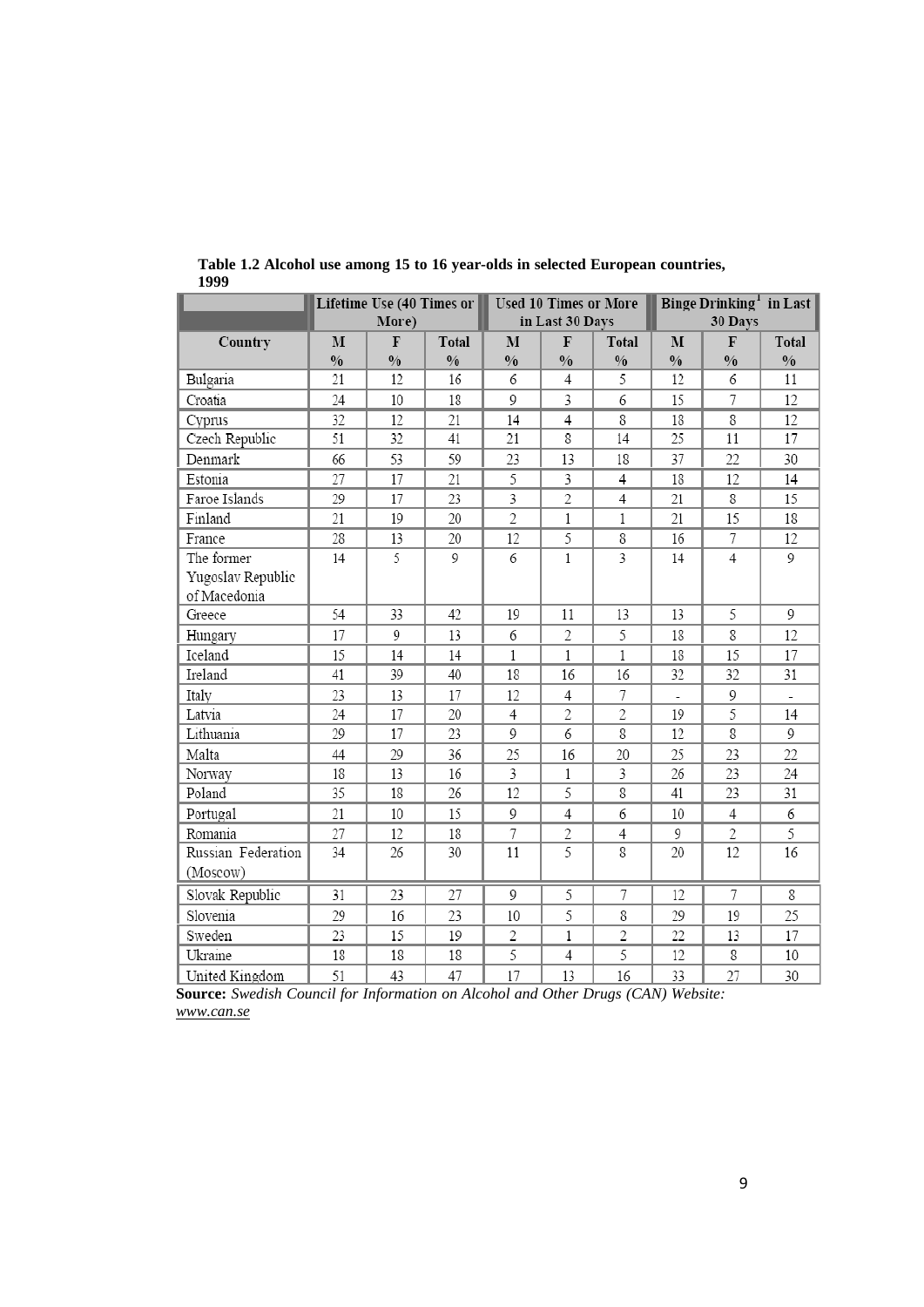| England            |      |                                     |     |            |                                     | Percentages |
|--------------------|------|-------------------------------------|-----|------------|-------------------------------------|-------------|
|                    |      | Father's physical activity category |     |            | Mother's physical activity category |             |
|                    | High | Medium                              | Low | High       | Medium                              | Low         |
| <b>Boys 2-10</b>   |      |                                     |     |            |                                     |             |
| High <sup>3</sup>  |      |                                     |     |            |                                     |             |
|                    | 68   | 68                                  | 59  | 79         | 65                                  | 55          |
| Medium             | 19   | 17                                  | 25  | 12         | 18                                  | 22          |
| Low                | 13   | 15                                  | 15  | 0          | 18                                  | 23          |
| Boys 11-15         |      |                                     |     |            |                                     |             |
| High <sup>3</sup>  | 75   | 72                                  | 66  | 76         | 70                                  | 62          |
| Medium             | 15   | 15                                  | 13  | 16         | 16                                  | 18          |
| Low                | 10   | 12                                  | 21  | 8          | 14                                  | 20          |
| <b>Girls 2-10</b>  |      |                                     |     |            |                                     |             |
| High <sup>3</sup>  | 67   | 60                                  | 56  | 73         | 62                                  | 49          |
| Medium             | 18   | 21                                  | 24  | 13         | 20                                  | 27          |
| Low                | 15   | 19                                  | 20  | 14         | 18                                  | 24          |
| Girls 11-15        |      |                                     |     |            |                                     |             |
| High <sup>3</sup>  | 53   | 46                                  | 31  | 58         | 48                                  | 41          |
| Medium             | 26   | 18                                  | 22  | 14         | 23                                  | 24          |
| Low                | 21   | 36                                  | 47  | 27         | 29                                  | 35          |
| Bases (unweighted) |      |                                     |     |            |                                     |             |
| Boys aged 2-10     | 255  | 174                                 | 135 | 327        | 356                                 | 248         |
| Boys aged 11-15    | 143  | 99                                  | 94  | 196        | 206                                 | 142         |
| Girls aged 2-10    | 243  | 195                                 | 145 | 306        | 381                                 | 232         |
| Girls aged 11-15   | 142  | 110                                 | 76  | 128        | 222                                 | 176         |
|                    |      |                                     |     |            |                                     |             |
| Bases (weighted)   | 232  | 174                                 | 132 |            | 355                                 | 239         |
| Boys aged 2-10     | 136  | 95                                  | 98  | 311<br>139 | 203                                 |             |
| Boys aged 11-15    |      |                                     |     |            |                                     | 189         |
| Girls aged 2-10    | 214  | 178                                 | 137 | 272        | 347                                 | 222         |
| Girls aged 11-15   | 132  | 104                                 | 79  | 163        | 218                                 | 124         |

#### **Table 1.3 Children's physical activity levels by parental physical activity category, by age and gender, 2006**

1. Children: high = 60 minutes or more on all 7 days; medium = 30-59 minutes on all 7 days; low = lower level of activity

2. Adults: high = 30 minutes or more activity of at least moderate intensity on at least 5 days a week; medium = 30 minutes or more of at least moderate intensity on 1 to 4 days a week; low = lower levels of activity

3. Based on assumption that all activity was of at least moderate intensity, this group represents those who met the physical activity recommendations for at least moderate intensity activity a day

**Source:** Health Survey for England 2006. The Information Centre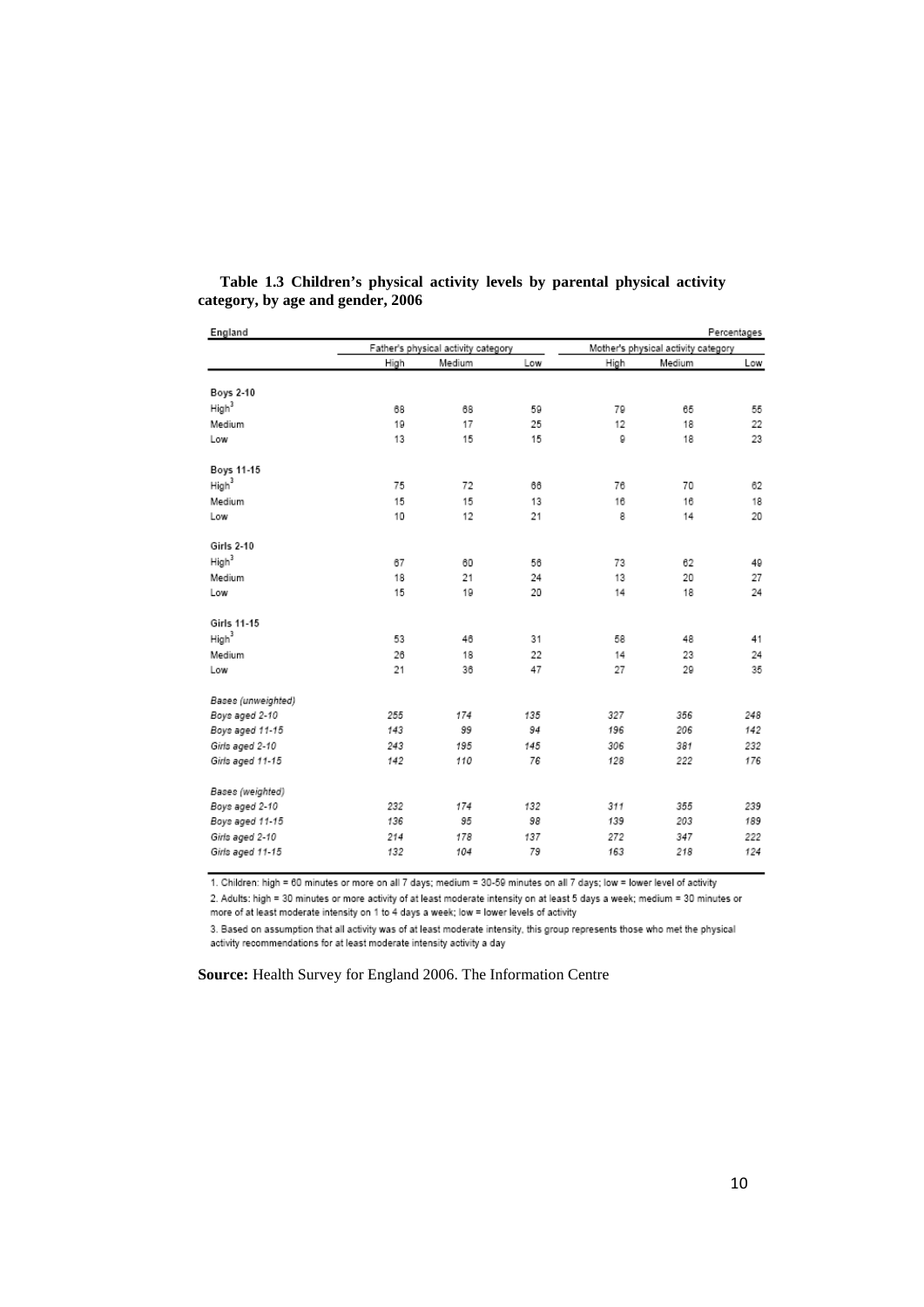#### **5. Source of data**

ı

The Economic Social Data Service (ESDS) has conducted a study that lasted from 1970 until today called the British Cohort Study 1970 (BCS70). This is a longitudinal study constituting several waves of including variables regarding everyday life of parents and children. The data of this survey has been collected from 11.615 children and their families, born in England, Scotland, Wales and Northern Ireland, in a specific week in April 1970.

The Sixteen-year Follow-up 1986 survey is originally called the "Youthscan" and was conducted by the International Centre for Child Studies- University of Bristol. A number of  $11,615$  is the total segment  $9$  of children born: 5,815 male (50.06%) and 5,800 female (49.94%). The purpose of this study was to review and evaluate the health care, education and social and family environment of the same adolescents that had already been examined in the previous surveys throughout Great Britain.

Since BCS70 began, there have been eight full data collection exercises in order to monitor the cohort members' health, education, social and economic circumstances. These took place when respondents were aged 5, in 1975 , aged 10, in 1980, aged 16 in 1986, aged 26 in 1996 , aged 30, 1999- 2000 aged 34, in 2004-2005 and aged 38, in 2008-2009 (forthcoming).In this sweep, sixteen separate survey instruments were employed, including parental questionnaires, school class and head teacher questionnaires and medical examinations (including measurement of height, weight and head circumference) by enlisting the cooperation of Local Education Authorities (LEAs) and Regional Councils (RCs) (Scotland) to trace the whereabouts of cohort children who were on their secondary school registers (The Educational Pack was the instrument used).

District Health Authorities (DHAs) and Health Boards (HBs) in Scotland would be asked to cooperate and to appoint a medical and/or nurse coordinator with the remit to arrange for each study member a home interview and a medical examination with completion of a Health Pack. Whilst this was adopted with extra measures had to be introduced to cover the shortage of available teacher time and the higher number of children who left secondary school before the sweep could be accomplished due to the delay in starting the sweep. The cohort members completed questionnaires, kept two four-day diaries (one for nutrition and one for general activity), and

<span id="page-10-0"></span> $9$  See: [http://www.esds.ac.uk/findingData/snDescription.asp?sn=3535,](http://www.esds.ac.uk/findingData/snDescription.asp?sn=3535) methodology.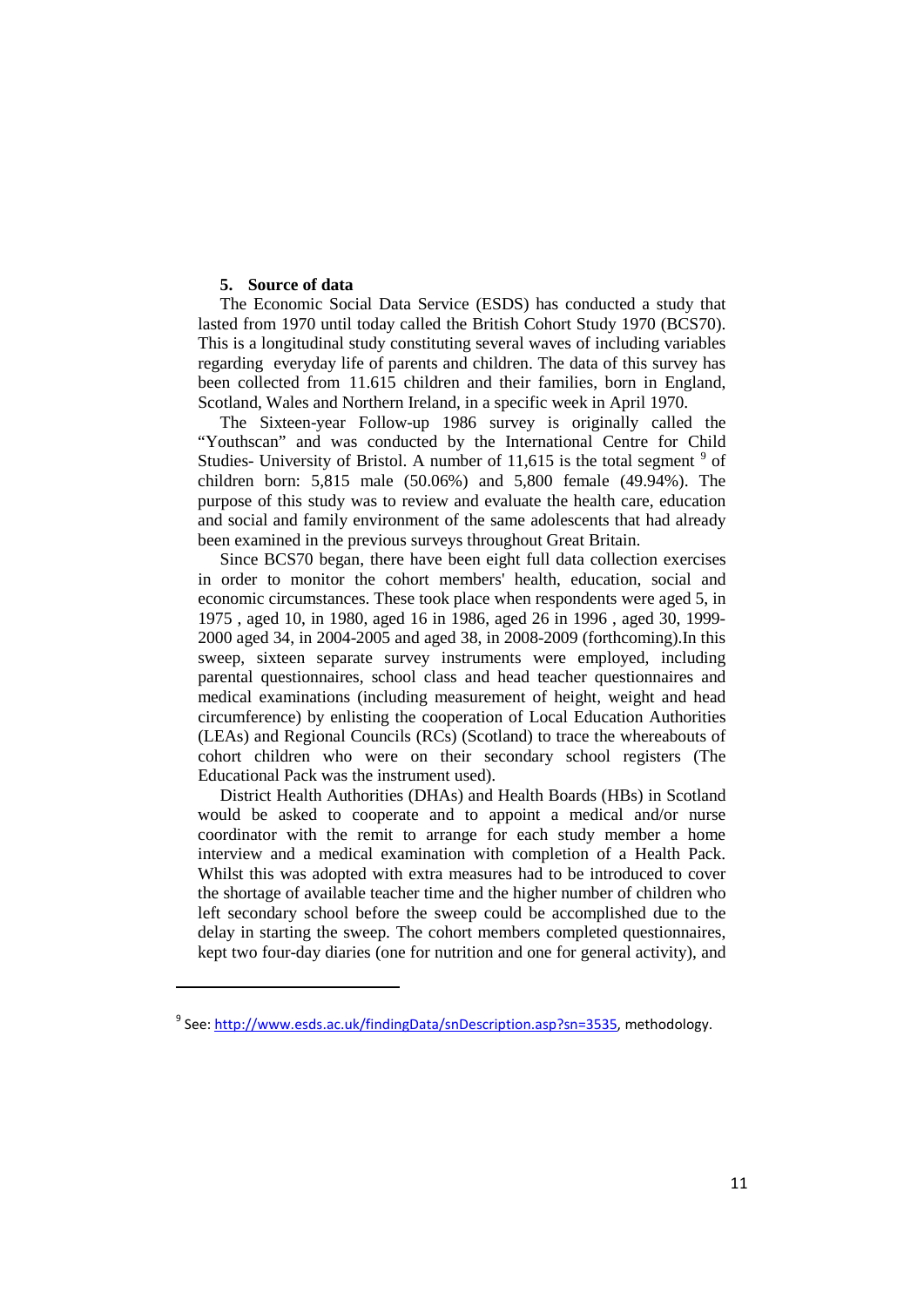undertook some educational assessment. The Method of Data Collection was Postal survey and no weighting variable in the dataset. The target was 16,500, and 11,622 were obtained. 16,500, and 11,622 were obtained.

## **6. Modelling**

In our model the estimation is conducted by an ordered logit model.

$$
ln\{P(Y>j/X)/P(Y\leq j/X)\} = x_1\beta_1 + \ldots + x_k\beta_k - \tau_{j+1}
$$

*where:* 

*Y is ordered categorical dependent variable; X are the explanatory variable; J is a generic level of Y; X h* is a generic explanatory variable  $(h=1, ..., K)$ 

We have applied this particular type of model because of the nature of dependent variables: they are categorical and more specifically ordinal variables constituted of more than two ranked levels.

The tables below represents the description of variables used in the models. They are reported as they described on the database<sup>[10](#page-11-0)</sup> used.

We selected the variables below due to the goal of our project: the aim is to consider how the family situation of a 16 years old can affect their health behavior. Since 16 year olds are deeply influenced by their peers we have also take into account this factor as well.

Furthermore we considered that family behavior should be considered as well especially due to their employment & financial setup. In addition we took into consideration the number of natural parents still alive.

ı

<span id="page-11-0"></span><sup>10</sup> [http://www.cls.ioe.ac.uk/datadictionary.](http://www.cls.ioe.ac.uk/datadictionary)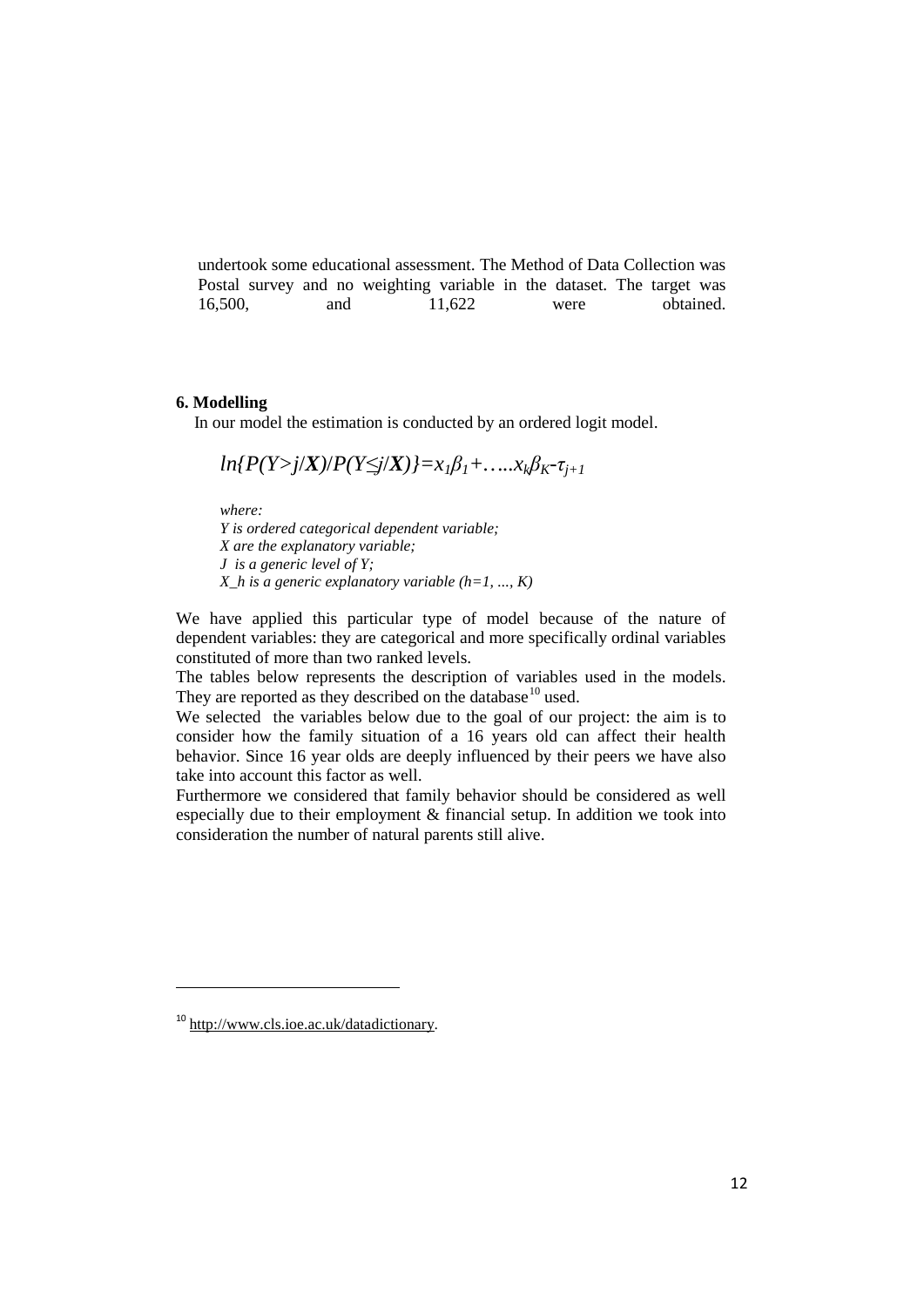|                | <b>Acronym</b> | <b>Variable Name</b>                                    | <b>Description of variable</b>                                                                                                                                                                                                                                                                                                                  |
|----------------|----------------|---------------------------------------------------------|-------------------------------------------------------------------------------------------------------------------------------------------------------------------------------------------------------------------------------------------------------------------------------------------------------------------------------------------------|
| 1              | hd1            | How often in the past<br>year did you drink<br>alcohol? | It is an ordinal discrete variable<br>that describes the times that the<br>child drank alcohol during the past<br>year. The question is answered<br>from the child. It includes the<br>following answers:<br>every day/most days<br>4-5 times/week<br>2-3 times/week<br>about once/week<br>about once/month<br>special occs only<br>never drank |
| $\overline{2}$ | 0g2.6          | Does your husband<br>smoke at all?                      | It is a categorical variable which is<br>answered by the mother, regarding<br>her husband's smoking. It<br>considers the following values:<br>yes, cigarettes<br>yes cigars pipes etc<br>not sure-prob smokes<br>never smoked<br>no but ex-smoker                                                                                               |
| 3              | og2.11         | Do you(mother) smoke at<br>all?                         | It is a categorical variable which is<br>answered by the mother and<br>describes her smoking habits. It<br>considers the following values:<br>yes, cigarettes<br>yes cigars pipes etc<br>not sure-prob smokes<br>never smoked                                                                                                                   |

Tab.1.4 Description of variables used in the models.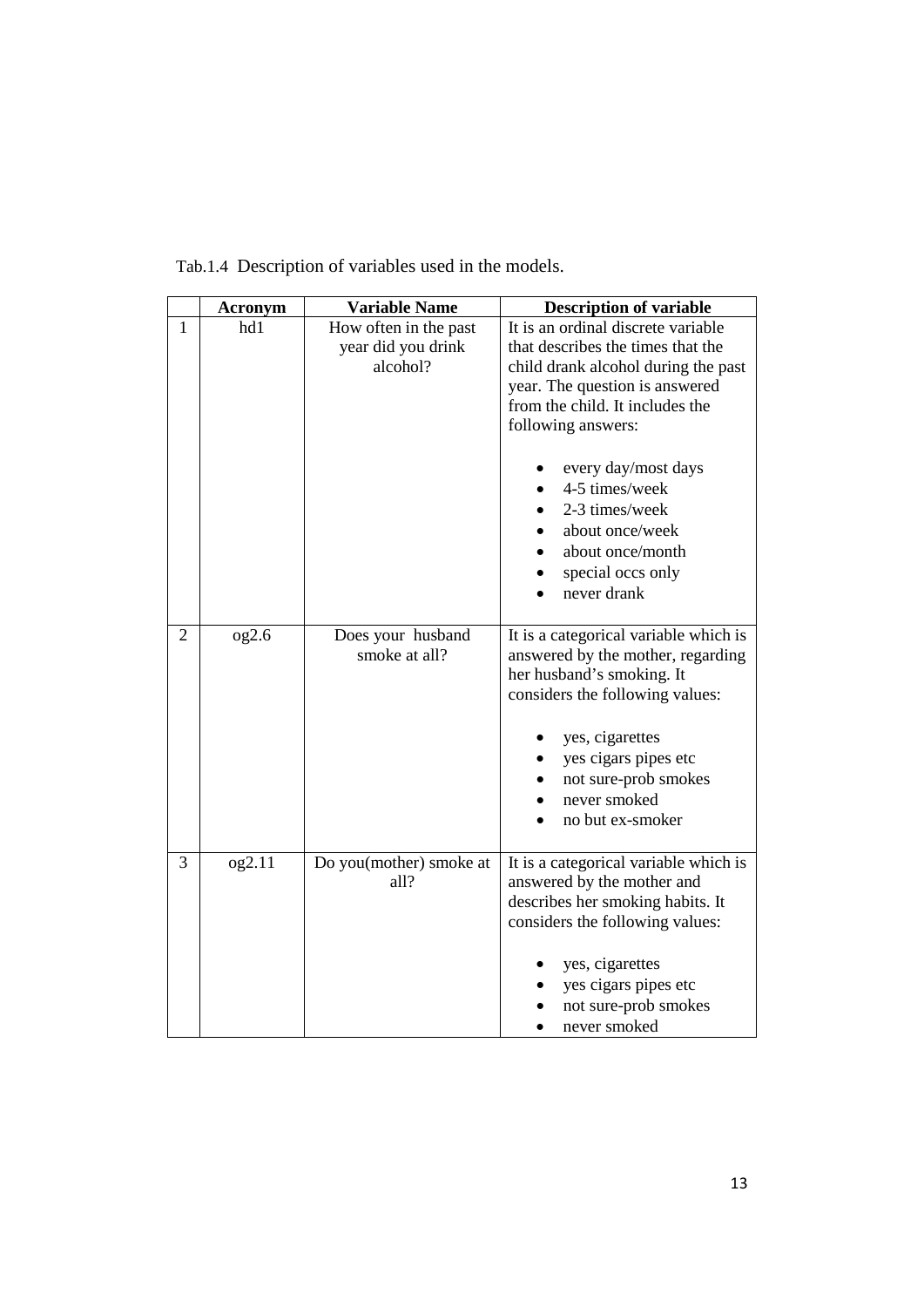|   |       |                                                              | no but ex-smoker                                                                                                                                                                                |  |
|---|-------|--------------------------------------------------------------|-------------------------------------------------------------------------------------------------------------------------------------------------------------------------------------------------|--|
|   |       |                                                              |                                                                                                                                                                                                 |  |
| 4 | pg8.2 | How often does your<br>husband drink alcoholic<br>beverages? | It is also a categorical variable<br>which comes from a maternal self-<br>completion form and describes the<br>frequency of father's alcohol<br>drinking. It considers the following<br>values: |  |
|   |       |                                                              | very rarely/never<br>once a month<br>or 3 times a month<br>once or twice a week<br>or 4 times a week<br>every or most days                                                                      |  |
| 5 | pg8.3 | How often do you<br>(Mother) drink alcoholic<br>beverages?   | It is also answered by the mother<br>and describes her own frequency of<br>alcohol drinking. The values it<br>considers are the same as the<br>previous:                                        |  |
|   |       |                                                              | very rarely/never<br>once a month<br>or 3 times a month<br>once or twice a week<br>or 4 times a week<br>every or most days                                                                      |  |
| 6 | c6.16 | Is the father employed or<br>unemployed?                     | It is a binary variable which<br>describes whether the father is<br>employed or unemployed and it<br>considers the following values:<br>employed                                                |  |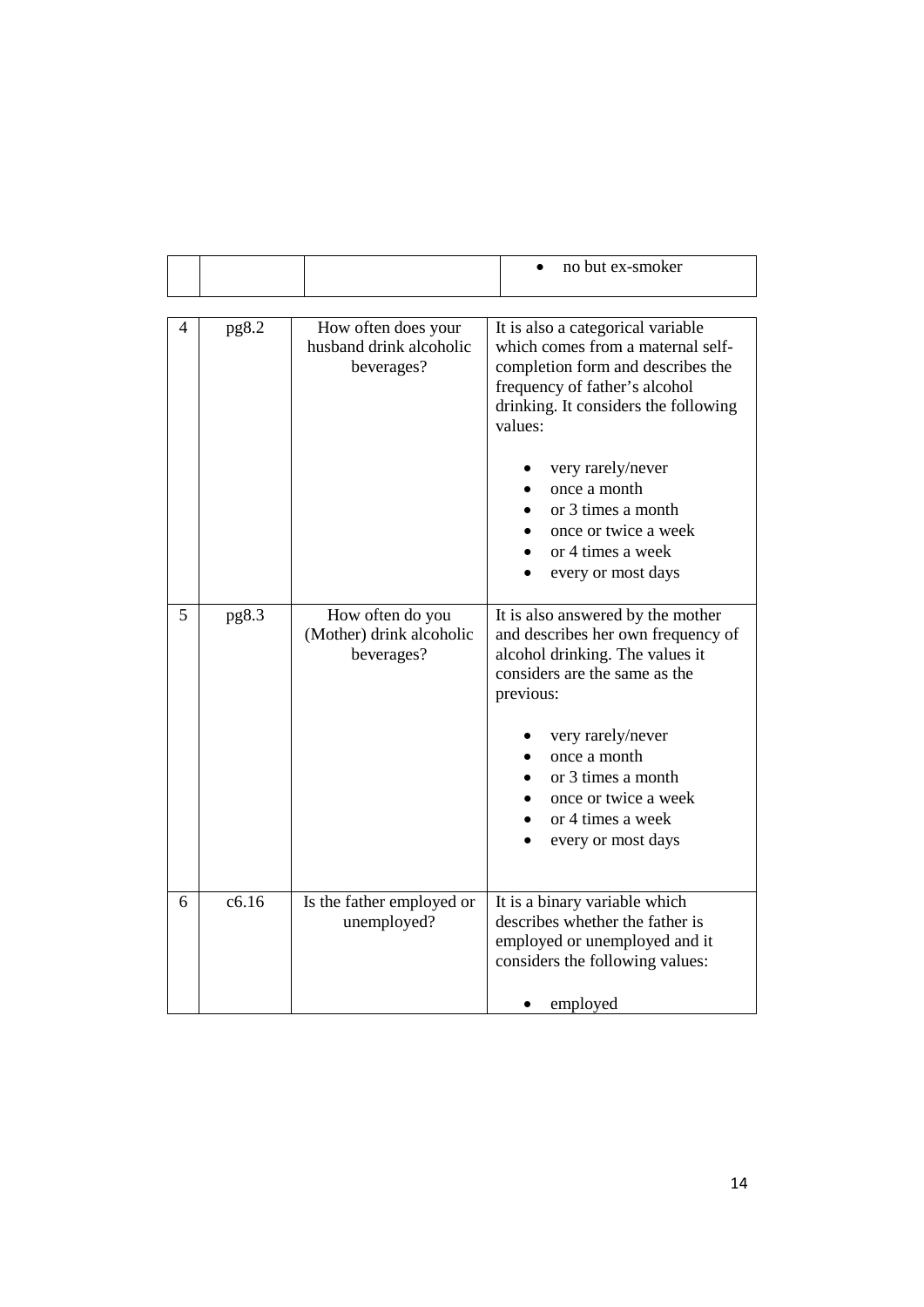|        |        |                                                                   | unemployed                                                                                                                                                                                                            |
|--------|--------|-------------------------------------------------------------------|-----------------------------------------------------------------------------------------------------------------------------------------------------------------------------------------------------------------------|
| $\tau$ | c6.18  | How many cigarettes do<br>you smoke a week?                       | It is answered by the children and it<br>describes their smoking habits<br>during the past year. It considers the<br>following values:<br>none<br>less than one<br>$1-4$<br>$5 - 20$                                  |
|        |        |                                                                   |                                                                                                                                                                                                                       |
| 8      | gh25.4 | Does your best friend<br>smoke?                                   | It is a categorical variable,<br>answered by the children and<br>describes if and how often<br>children's best friends smoke. It<br>considers the following values:<br>not at all<br>sometimes<br>often<br>don't know |
| 9      | pm4.17 | Does your husband<br>exercise to maintain a<br>healthy lifestyle? | It is a binary response variable,<br>answered by the mother, and<br>indicates whether the father<br>exercises. It considers the<br>following responses:<br>yes<br>no                                                  |
| 10     | pm4.11 | Do you (mother) exercise<br>to maintain a healthy<br>lifestyle?   | It is a binary response variable,<br>answered by the mother and it<br>shows whether the mother<br>exercises. It considers the                                                                                         |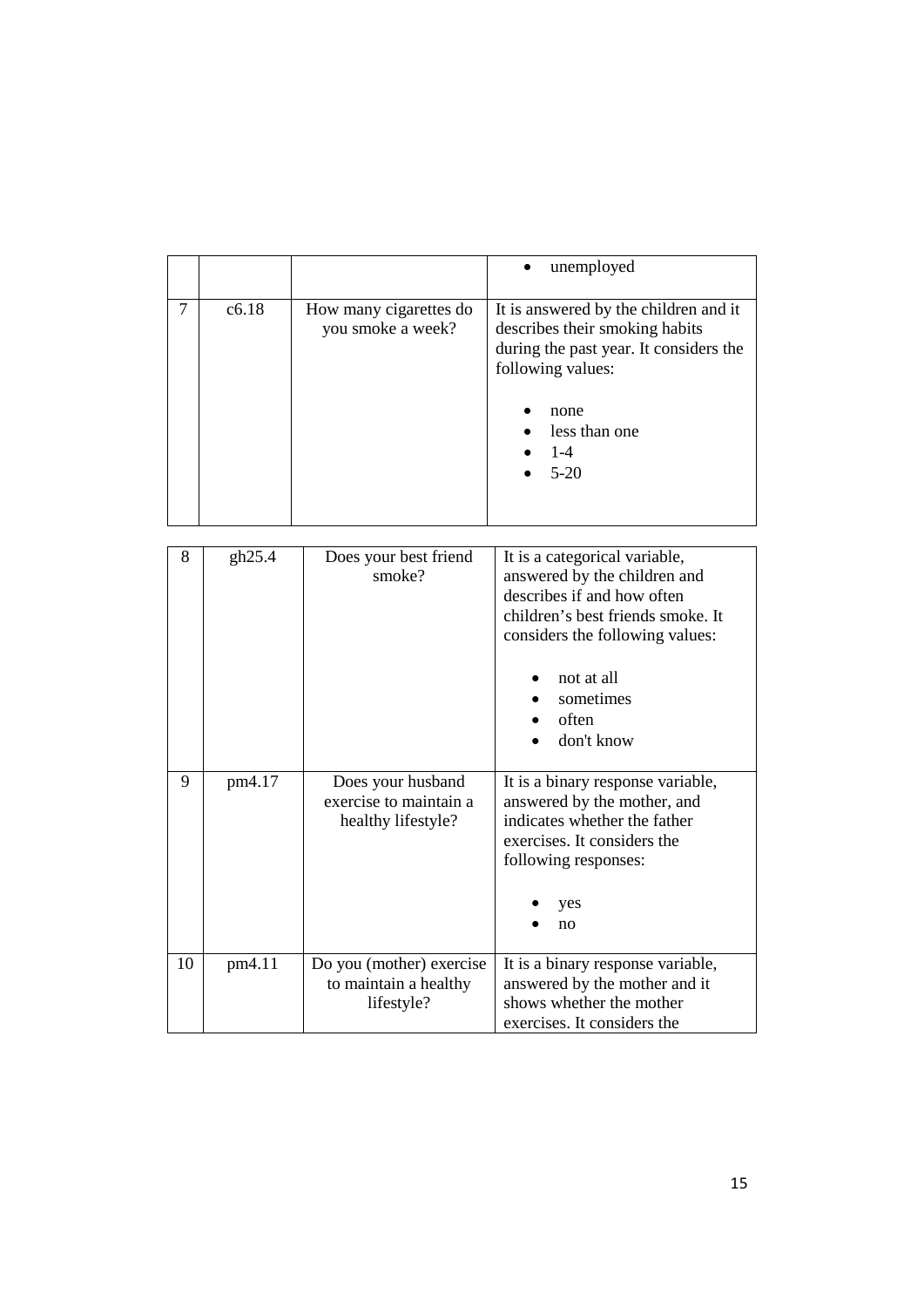|    |        |                                                                                        | following responses:                                                                                                                                                                                                                                                              |
|----|--------|----------------------------------------------------------------------------------------|-----------------------------------------------------------------------------------------------------------------------------------------------------------------------------------------------------------------------------------------------------------------------------------|
|    |        |                                                                                        | yes<br>no                                                                                                                                                                                                                                                                         |
| 11 | pm4.5  | Does your child<br>exercise?                                                           | It is a binary response variable,<br>answered by the mother and it<br>shows whether the teenager<br>exercises. It considers the same<br>responses as the previous variable:<br>yes<br>no                                                                                          |
| 12 | oa11.4 | Please state the number<br>of natural parents living<br>with the 16 year old<br>child? | It is a categorical variable,<br>answered by the mother and it<br>describes the number of the natural<br>parents living with the child at age<br>16. It considers the following<br>values:<br>both natural parents<br>natural mother<br>natural father<br>neither natural parents |
| 13 | oe4.1  | Has the family been<br>troubled by financial<br>hardship in the past year?             | This is a categorical variable,<br>answered also by the mother and it<br>describes whether the family has<br>been seriously troubled by<br>financial hardship during the past<br>12 months. It considers the<br>following values:<br>yes<br>no<br>uncertain<br>don't know         |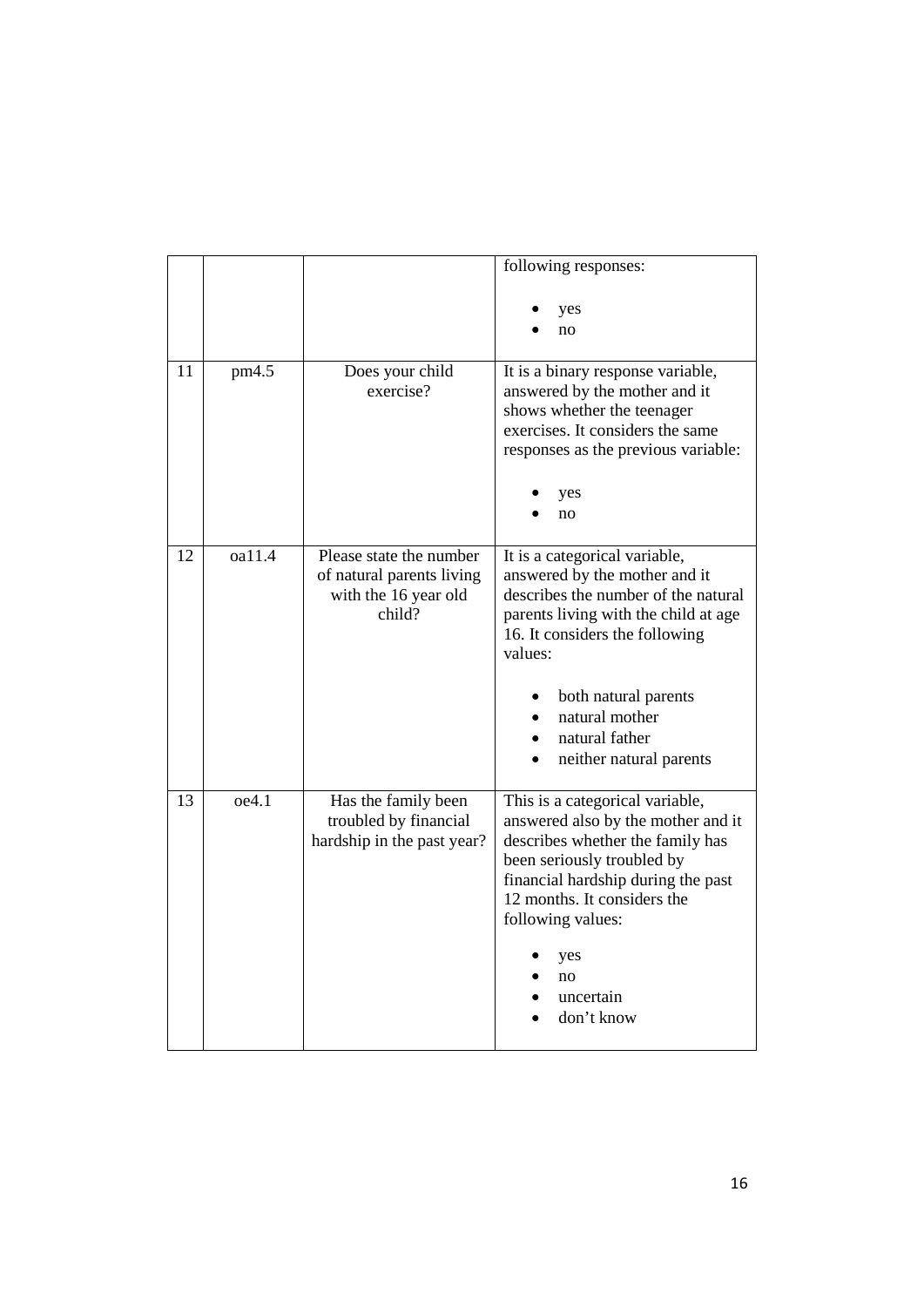We herewith present three regression models: in the first two, the dependent variables have more than two categories ("hd1" has 7 categories and "c6.18" has 4) whilst in the last model the dependent variable "pm4.5" is binary.

The regressions are run on the STATA version 10 and the results are obtained automatically $^{11}$  $^{11}$  $^{11}$ .

In our model (the scheme below refers to first estimation): we make the comparisons between the different levels of the dependent variable. Of course the odds ratio remains the same in all 6 equations<sup>[12](#page-16-1)</sup>.

| Equation 1: |                  | compared to | 2, 3, 4, 5, 6, 7 |
|-------------|------------------|-------------|------------------|
| Equation 2: | 1.2              | compared to | 3, 4, 5, 6, 7    |
| Equation 3: | 1, 2, 3          | compared to | 4, 5, 6, 7       |
| Equation 4: | 1, 2, 3, 4       | compared to | 5, 6, 7          |
| Equation 5: | 1, 2, 3, 4, 5    | compared to | 6.7              |
| Equation 6: | 1, 2, 3, 4, 5, 6 | compared to |                  |

We will now try to explore the possible reasons of children's alcohol use, running a logistic regression. The dependent variable is "how often in the past year did you drink alcohol?" (hd1) and it has seven ordered categories, every day/most days, 4-5 times/week, 2-3 times/week, about once/week, about once/month, special occasions only, never drink. The information for this variable is shown on table 3.1 (the statistical information reported by data base used is only the frequency )

In table 3.2, we can see all explanatory variable used and the results of the ordered logic reporting the **odds ratio** estimations.

 $\overline{\phantom{0}}$ 

<span id="page-16-0"></span> $11$ We can only interpret the qualitative effect they have on the dependent variable via their sign (positive or negative effect).This regression involves a multi-equation model; in our first model there are 6 equations because there are 7 levels in our dependent variable .

The ordered logit model is also known as the proportional-odds model because the odds ratio of the event is independent of the levels of the dependent variable. This means that the odds ratio is assumed to be equal for all the levels of the dependent variable. For our purpose the score test for the Proportional Odds Assumption is Chi-Square = 2.4917 with 3 DF (p=0.4768) hence the assumption is verified.

<span id="page-16-1"></span> $12$  Because of the assumption of proportional odds ratio. See previous note.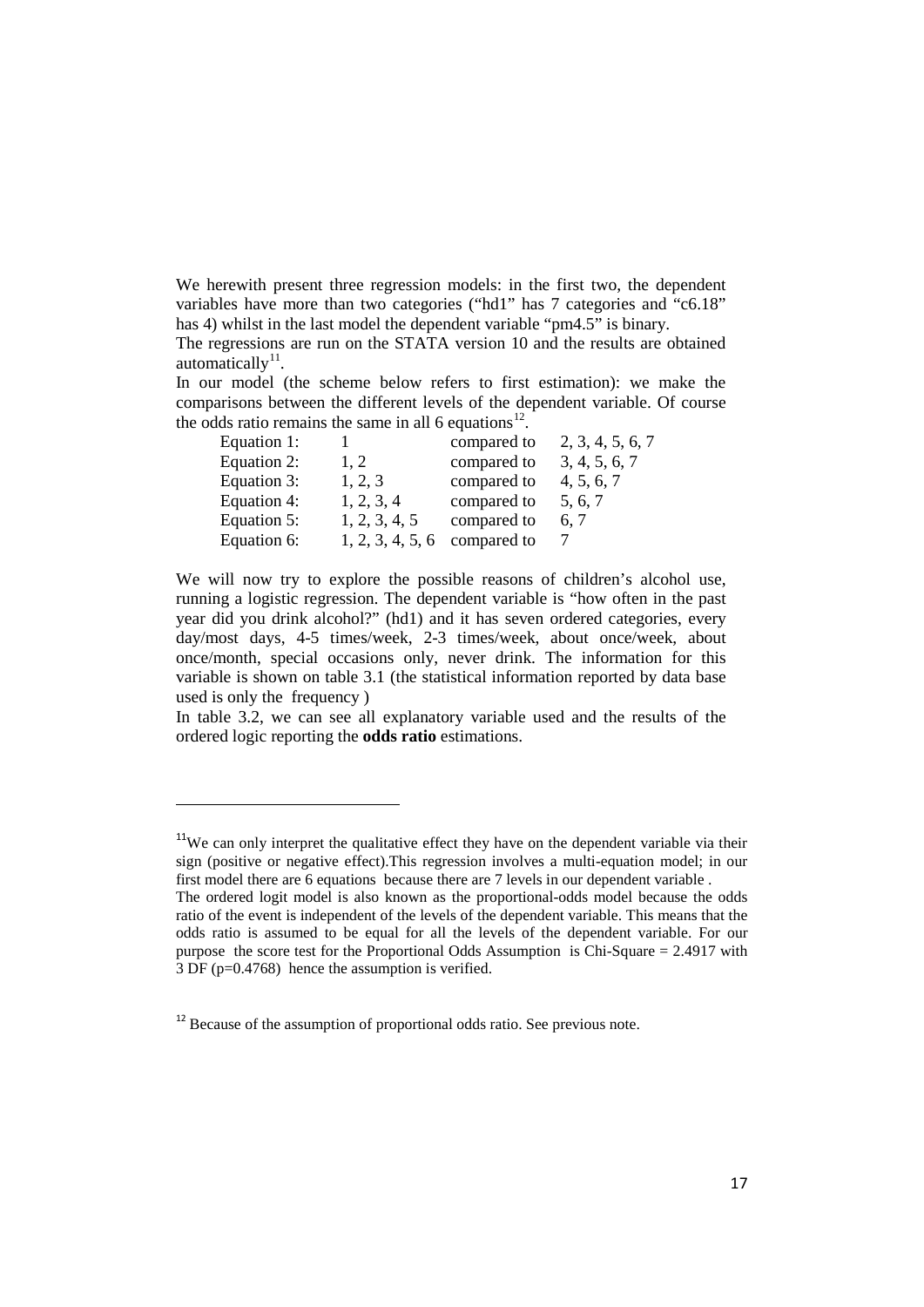A positive odds ratio (odds ratio >1) indicates an increased chance that an individual with a greater independent variable will have a higher category than the dependent variable.

# **6. Results: alcohol use**

**Table 3.1** Dependent Variable for children's alcohol use

| Number of $obs = 2980$        |                      | LR chi $2(19) = 300.18$ |                   |  |  |
|-------------------------------|----------------------|-------------------------|-------------------|--|--|
| Log likelihood = $-4825.8918$ |                      | $Prob > chi2 = 0.0000$  |                   |  |  |
| <b>Dependent Variable</b>     | <b>Categories</b>    | Level of                | Frequency $(\% )$ |  |  |
|                               |                      | Category                |                   |  |  |
| How often in the past         | every day/most days  |                         | 86 (1.41)         |  |  |
| year did you drink            | 4-5 times/week       |                         | 227(3.73)         |  |  |
| alcohol?                      | 2-3 times/week       |                         | 1,073(17.65)      |  |  |
|                               | about once/week      |                         | 1,752 (28.81)     |  |  |
|                               | about once per month |                         | 846 (13.91)       |  |  |
|                               | special occs only    | 6                       | 1,557(25.60)      |  |  |
|                               | never drink          |                         | 540 (8.88)        |  |  |
|                               |                      |                         |                   |  |  |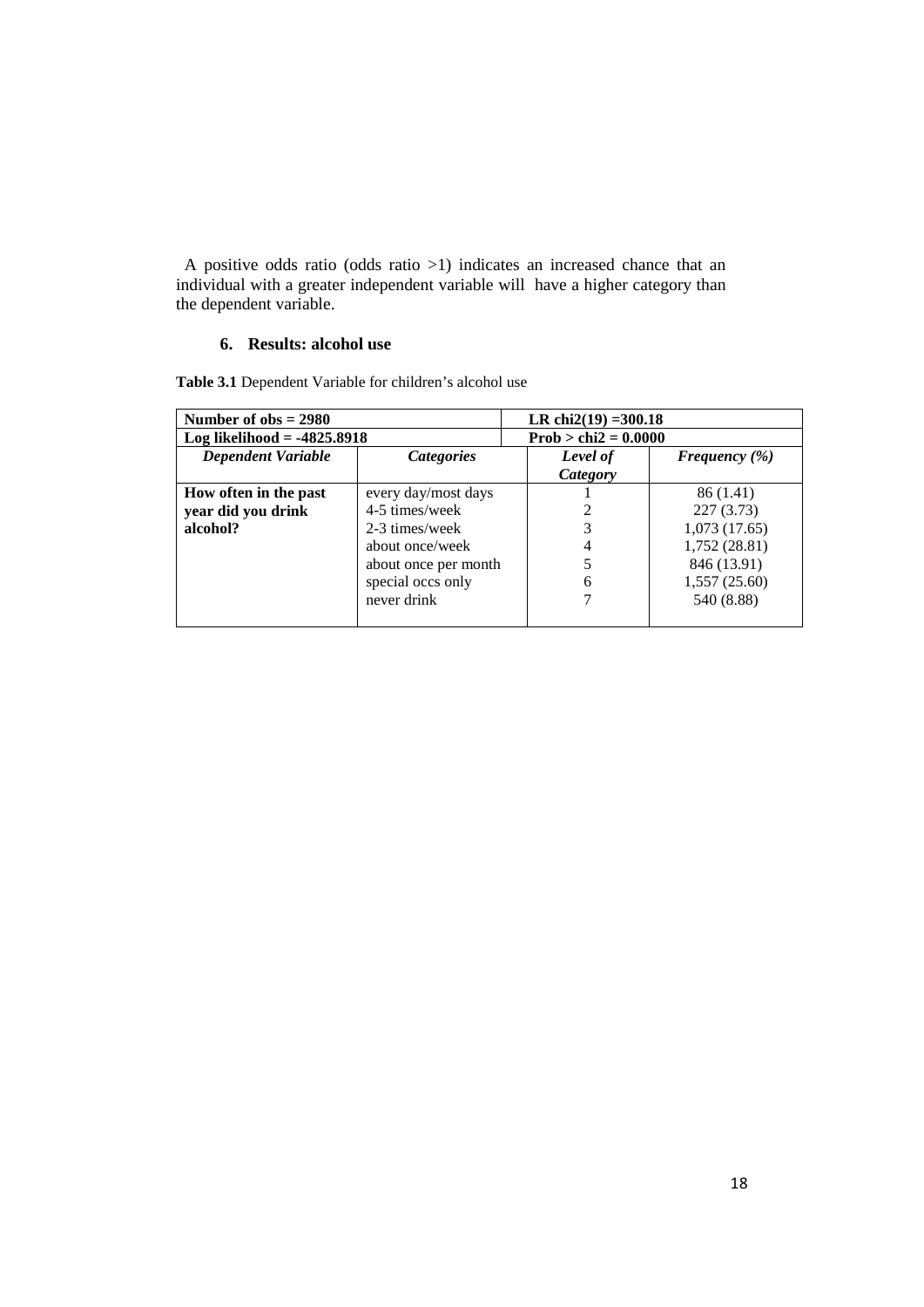| <b>Explanatory</b> | <b>Categories</b>                | <b>Odds Ratios</b> | <b>Std. Error</b> | Z.                       | $p$ >  z       |
|--------------------|----------------------------------|--------------------|-------------------|--------------------------|----------------|
| <b>Variables</b>   |                                  |                    |                   |                          |                |
| Does the           | yes, cigarettes (1)              | 1.04               | 0.0975853         | 0.45                     | 0.655          |
| husband            | yes cigars pipes etc $(2)$       | 0.81               | 0.1035574         | $-1.62$                  | 0.106          |
| smoke at all?      | not sure-prob smokes (3)         | 1.43               | 1.043051          | 0.50                     | 0.620          |
|                    | never smoked (4)                 |                    |                   |                          |                |
|                    | no but ex-smoker (5)             | 0.89               | 0.0763388         | $-1.37$                  | 0.171          |
|                    |                                  |                    |                   |                          |                |
| Do you             | yes, cigarettes $\overline{(1)}$ | 0.83               | 0.0727808         | $-2.18$                  | 0.029          |
| (mother)           | yes cigars pipes etc $(2)$       | 1.06               | 0.6011338         | 0.11                     | 0.915          |
| smoke at all?      | not sure-prob smokes (3)         | 1.06               | 1.52806           | 0.04                     | 0.968          |
|                    | never smoked (4)                 |                    |                   |                          |                |
|                    | no but ex-smoker (5)             | 0.92               | 0.0797702         | $-0.96$                  | 0.338          |
|                    |                                  |                    |                   |                          |                |
| <b>How often</b>   | very rarely/never (1)            | $\overline{a}$     |                   | $\overline{\phantom{a}}$ | $\blacksquare$ |
| does your          | once a month $(2)$               | 0.91               | 0.1568552         | $-0.53$                  | 0.596          |
| husband            | $2$ or $3$ times a month $(3)$   | 0.61               | 0.0947307         | $-3.14$                  | 0.002          |
| consume            | once or twice a week (4)         | 0.57               | 0.0717891         | $-4.43$                  | 0.000          |
| alcoholic          | or 4 times a week $(5)$          | 0.53               | 0.0771685         | $-4.31$                  | 0.000          |
| beverages?         | every or most days (6)           | 0.47               | 0.076185          | $-4.67$                  | 0.000          |
|                    |                                  |                    |                   |                          |                |
| How often do       | very rarely/never (1)            | $\frac{1}{2}$      |                   | $\frac{1}{2}$            |                |
| you (mother)       | once a month $(2)$               | 0.71               | 0.0956716         | $-2.56$                  | 0.010          |
|                    | $2$ or $3$ times a month $(3)$   | 0.73               | 0.0910996         | $-2.55$                  | 0.011          |
| consume            | once or twice a week (4)         | 0.50               | 0.0538332         | $-6.41$                  | 0.000          |
| alcoholic          | or 4 times a week $(5)$          | 0.37               | 0.0540387         | $-6.81$                  | 0.000          |
| beverages?         |                                  | 0.33               | 0.0637307         | $-5.74$                  | 0.000          |
|                    | every or most days (6)           |                    |                   |                          |                |
| Is the father      | employed (1)                     |                    |                   |                          |                |
| employed or        | unemployed $(2)$                 | 1.52               | 0.1730719         | 3.65                     | 0.000          |
| unemployed?        |                                  |                    |                   |                          |                |
| No. natural        | both natural parents (1)         |                    |                   |                          |                |
| parents living     | natural mother (2)               | 0.94               | 0.1089708         | $-0.57$                  | 0.571          |
| with the 16        | natural father (3)               | 0.81               | 0.2636919         | $-0.65$                  | 0.514          |
| year old child?    | neither natural parents (4)      | 0.65               | 0.1808481         | $-1.54$                  | 0.124          |
|                    |                                  |                    |                   |                          |                |
|                    |                                  |                    |                   |                          |                |
| Has the family     | yes $(1)$                        | 0.89               | 0.1042564         | $-1.03$                  | 0.304          |
| been troubled      | no(2)                            |                    |                   |                          |                |
| by financial       | uncertain $(3)$                  | 0.53               | 0.1766452         | $-1.89$                  | 0.058          |
| hardship in the    | don't know (4)                   | 1.09               | 0.8175469         | 0.12                     | 0.906          |

**Table 3.2** Estimates from the ordered logic of adolescent drinking habits using odds ratios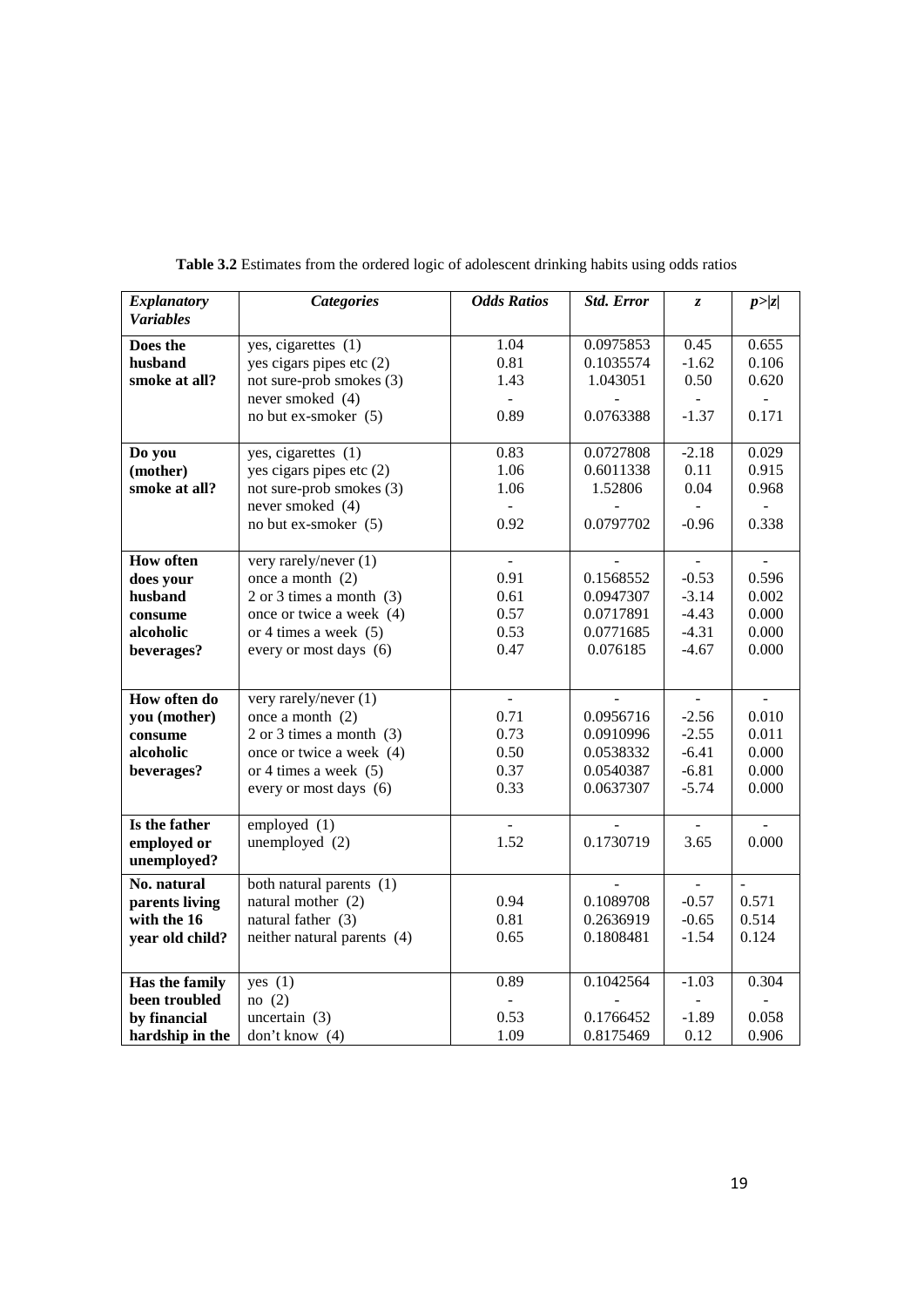| past year? | other reply $(5)$ | 1.39 | 0.6150601 | 0.74 | 0.457 |
|------------|-------------------|------|-----------|------|-------|
|            |                   |      |           |      |       |

Parental smoking does not cause any important effect on children's drinking. A father smoking does not seem to have any significant correlation with the dependent variable. All the reported *p-values* are greater than 0,05; yet smoking cigars is significant at 10%. Regarding the mother's smoking habit, although the levels 2, 3 and 5 of the explanatory variable are insignificant, the child whose mother smokes cigarettes - compared to one whose mother never smoked is less likely to never drink alcohol (or more likely to drink alcohol). Moreover, as we can see from the results, parental drinking is strongly associated with adolescent drinking. The child whose father drinks alcohol every/most days compared to one whose father drinks alcohol rarely/never – is 0.47 times less likely to never drink. The same logic is used for the remaining categories of the same explanatory variable. Mother's drinking is also statistically significant and it seems to influence children's drinking. Similarly, the child whose mother drinks alcohol every/most days - compared to one whose mother drinks alcohol rarely/never – is 0.33 times less likely to never drink. This concept is analogous for the remaining categories. As we can observe, children are also influenced by their father's employment status, yet in an unexpected way: If the father is unemployed, then the odds that adolescents will drink less or not drink at all are 1.52 times higher than if the father was employed. This might happen because the mother may be employed; thus children do not tend to turn to unhealthy habits. Financial problems of the family and the number of the natural parents of the child do not seem to affect children's drinking habits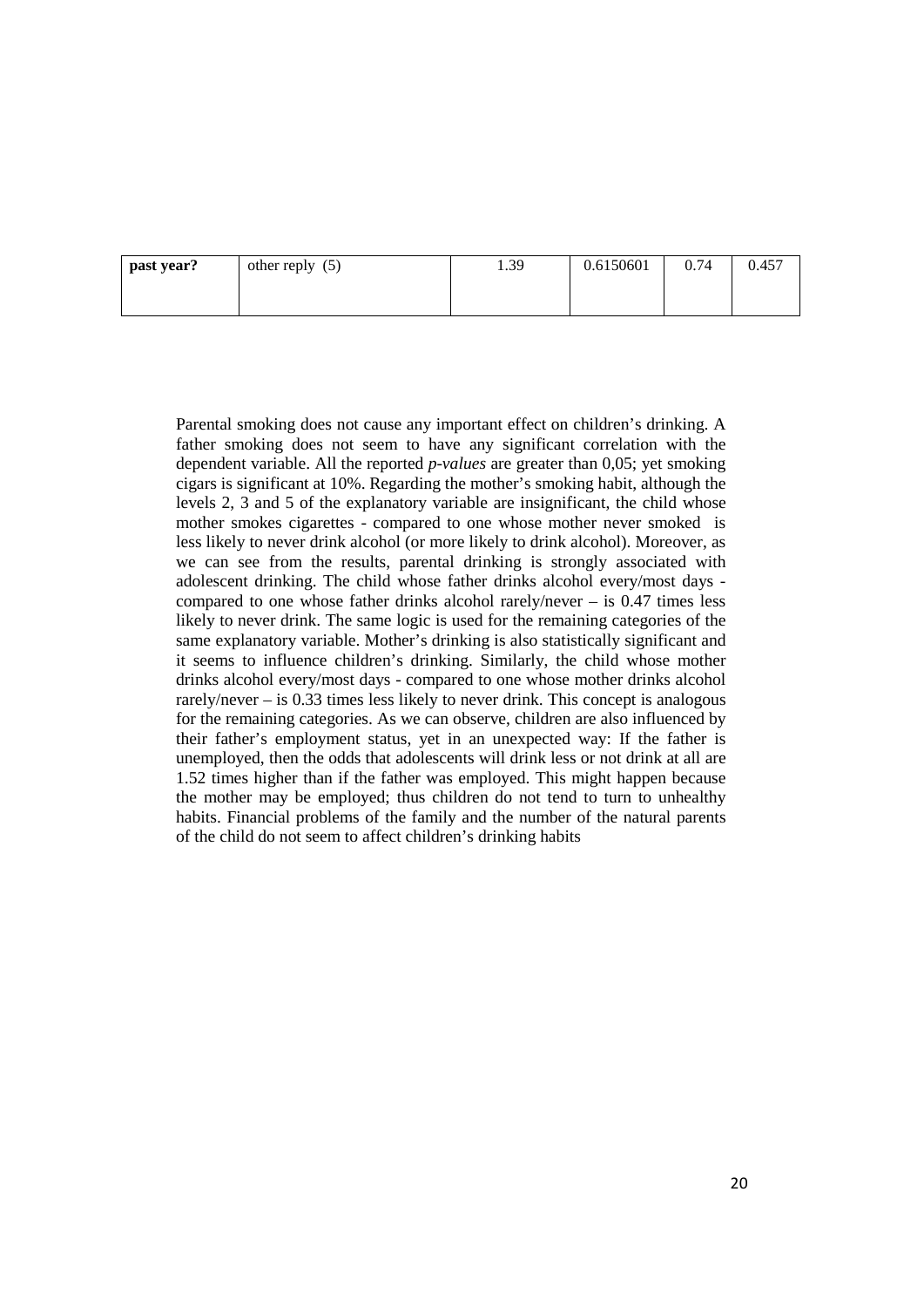#### **7.Results: smoking habits**

We will now try to address whether children's smoking activities are influenced by parental habits, peer activities or other factors. Our dependent variable is "How many cigarettes do you smoke a week?" and it has four categories, "none", "les than one", "1-4" and "5-20". The information for the dependent variable is presented in table 3.4. Table 3.5 shows the estimation of the variables after running an ordered logistic regression.

| Number of $obs = 2715$        |                   |                        | LR chi $2(19) = 808.47$ |               |  |  |
|-------------------------------|-------------------|------------------------|-------------------------|---------------|--|--|
| Log likelihood $= -1401.5622$ |                   | $Prob > chi2 = 0.0000$ |                         |               |  |  |
| <b>Dependent Variable</b>     | <i>Categories</i> |                        |                         | Frequency     |  |  |
|                               |                   |                        | <b>Category</b>         | $\frac{9}{6}$ |  |  |
| <b>How many cigarettes</b>    | none              |                        |                         | 4,269 (78.33) |  |  |
| do you smoke a                | less than one     |                        |                         | 153(2.81)     |  |  |
| week?                         | $1 - 4$           |                        | 3                       | 149 (2.73)    |  |  |
|                               | $5-20$            |                        | $\overline{4}$          | 879 (16.13)   |  |  |
|                               |                   |                        |                         |               |  |  |

**Table 3.4** Dependent variable for children's smoking habit

**Table 3.5** Estimates from the ordered logit of adolescent smoking habits using odds ratios

| <b>Explanatory</b>    | Categories                 | <b>Odds</b>   | <b>Std. Error</b> | Z.      | p >  z |
|-----------------------|----------------------------|---------------|-------------------|---------|--------|
| <b>Variables</b>      |                            | <b>Ratios</b> |                   |         |        |
| Does your husband     | yes, cigarettes $(1)$      | 1.62          | 0.2597193         | 3.00    | 0.003  |
| smoke at all?         | yes cigars pipes etc $(2)$ | 1.48          | 0.3064025         | 1.93    | 0.054  |
|                       | not sure-prob smokes (3)   | 2.14          | $4.00e-07$        | 0.00    | 1.000  |
|                       | never smoked (4)           |               |                   |         |        |
|                       | no but ex-smoker $(5)$     | 1.30          | 0.1932706         | 1.76    | 0.079  |
|                       |                            |               |                   |         |        |
|                       |                            |               |                   |         |        |
| (mother)<br>Do<br>you | yes, cigarettes $(1)$      | 1.69          | 1.04              | 3.58    | 0.000  |
| smoke at all?         | yes cigars pipes etc $(2)$ | 0.64          | 0.81              | $-0.46$ | 0.644  |
|                       | not sure-prob smokes (3)   | 5.11          | 1.43              | $-0.00$ | 1.000  |
|                       | never smoked $(4)$         |               |                   |         |        |
|                       | no but ex-smoker $(5)$     | 1.13          | 0.89              | 0.83    | 0.404  |
|                       |                            |               |                   |         |        |
| Does your best friend | not at all $(1)$           |               |                   |         |        |
| smoke?                | sometimes (2)              | 6.96          | 1.113087          | 12.13   | 0.000  |
|                       | often $(3)$                | 23.41         | 3.316774          | 22.26   | 0.000  |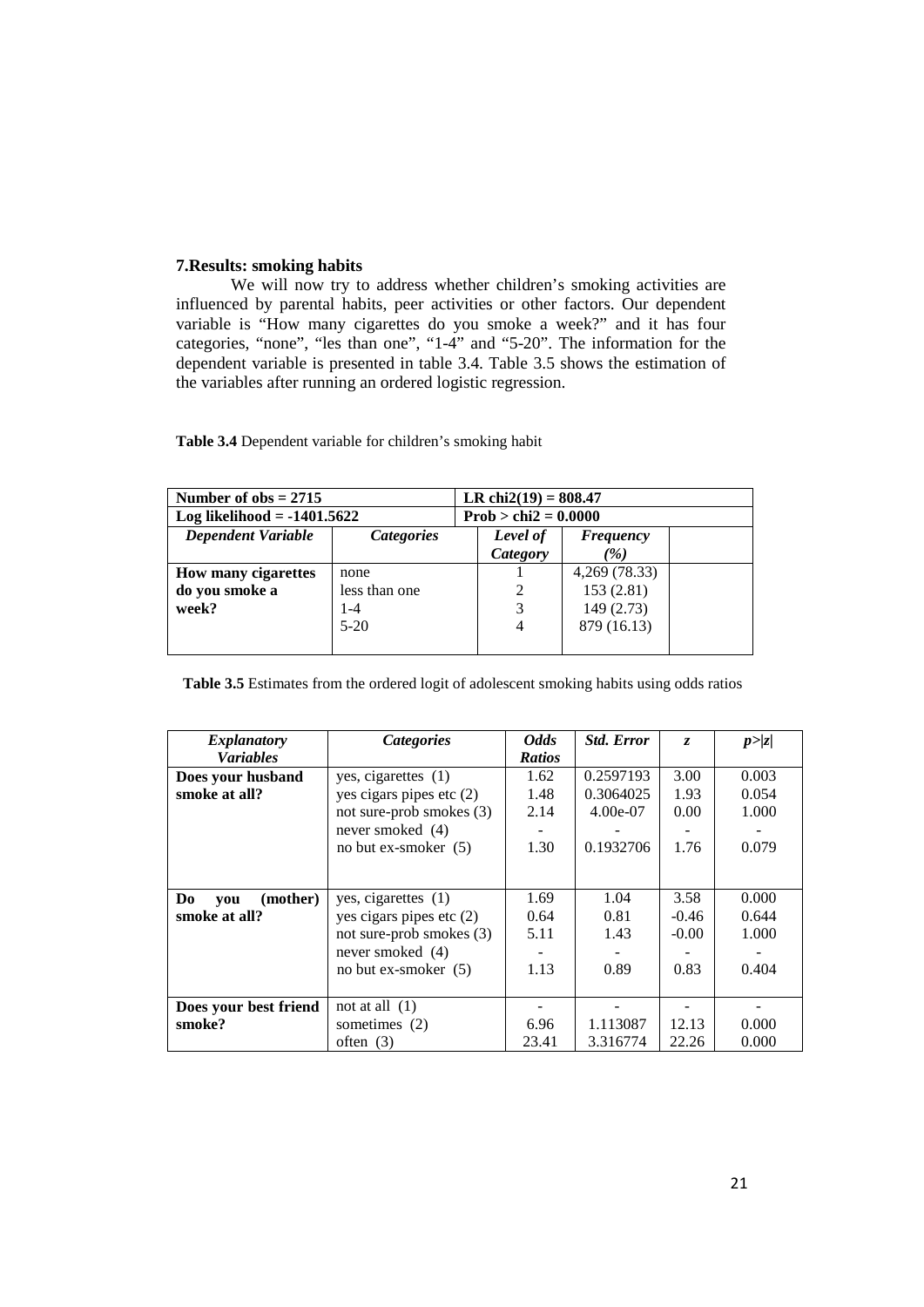|                       | don't know $(4)$               | 2.48         | 0.825995  | 2.74    | 0.006          |
|-----------------------|--------------------------------|--------------|-----------|---------|----------------|
|                       |                                |              |           |         |                |
| How often does your   | very rarely/never $(1)$        |              |           |         |                |
| husband consume       | once a month $(2)$             | 0.71         | 0.2137528 | $-1.14$ | 0.256          |
| alcoholic beverages?  | $2$ or $3$ times a month $(3)$ | 1.06         | 0.2037611 | 0.23    | 0.815          |
|                       | once or twice a week (4)       | 0.96         | 0.2467058 | $-0.15$ | 0.878          |
|                       | or 4 times a week $(5)$        | 1.03         | 0.2779522 | 0.13    | 0.900          |
|                       | every or most days (6)         | 0.80         | 0.2261571 | $-0.78$ | 0.435          |
|                       |                                |              |           |         |                |
| How often do you      | very rarely/never (1)          |              |           |         |                |
| (mother) consume      | once a month $(2)$             | 1.10         | 0.2660808 | 0.41    | 0.681          |
| alcoholic beverages?  | $2$ or $3$ times a month $(3)$ | 1.58         | 0.3431059 | 2.14    | 0.032          |
|                       | once or twice a week (4)       | 1.29         | 0.2314896 | 1.43    | 0.152          |
|                       | or 4 times a week $(5)$        | 1.76         | 0.4142028 | 2.39    | 0.017          |
|                       | every or most days (6)         | 2.20         | 0.6781508 | 2.56    | 0.011          |
|                       |                                |              |           |         |                |
| Is the father         | employed (1)                   |              |           |         |                |
| employed or           | unemployed (2)                 | 1.15         | 0.2078195 | 0.79    | 0.429          |
| unemployed?           |                                |              |           |         |                |
| No. natural parents   | both natural parents (1)       |              |           |         |                |
| living with the 16    | natural mother (2)             | 1.27         | 0.2278227 | 1.34    | 0.180          |
| year old child        | natural father (3)             | 1.22<br>2.40 | 0.5806947 | 0.42    | 0.673<br>0.032 |
|                       | neither natural parents        |              | 0.9835808 | 2.14    |                |
|                       | (4)                            |              |           |         |                |
| Has the family been   | yes $(1)$                      | 1.19         | 0.2167884 | 0.95    | 0.342          |
| troubled by financial | no(2)                          |              |           |         |                |
| hardship in the past  | uncertain $(3)$                | 2.16         | 1.061213  | 1.56    | 0.119          |
| year                  | don't know $(4)$               | 0.32         | 0.4648936 | $-0.79$ | 0.432          |
|                       | other reply $(5)$              | 0.51         | 0.4439893 | $-0.77$ | 0.442          |
|                       |                                |              |           |         |                |

As we can see from the results, parental smoking is strongly correlated with children's smoking. This means that if the father smokes cigarettes, the odds that the child will smoke more versus "none" are 1.62 times higher than if the father has never smoked. Similarly for the mother, if she smokes cigarettes, the odds that the child will smoke more versus "none" are 1.69 times higher than if the mother has never smoked. This shows that if both parents smoke their children are probably going to smoke. Friends seem to have a strong influence on adolescents. If the child's best friend smokes "sometimes", the odds that the child will smoke more versus "none" are 6.96 times greater than if the best friend did not smoke at all. The child whose best friend smokes "often" compared to one whose best friend doesn't smoke – is 23.41 times more likely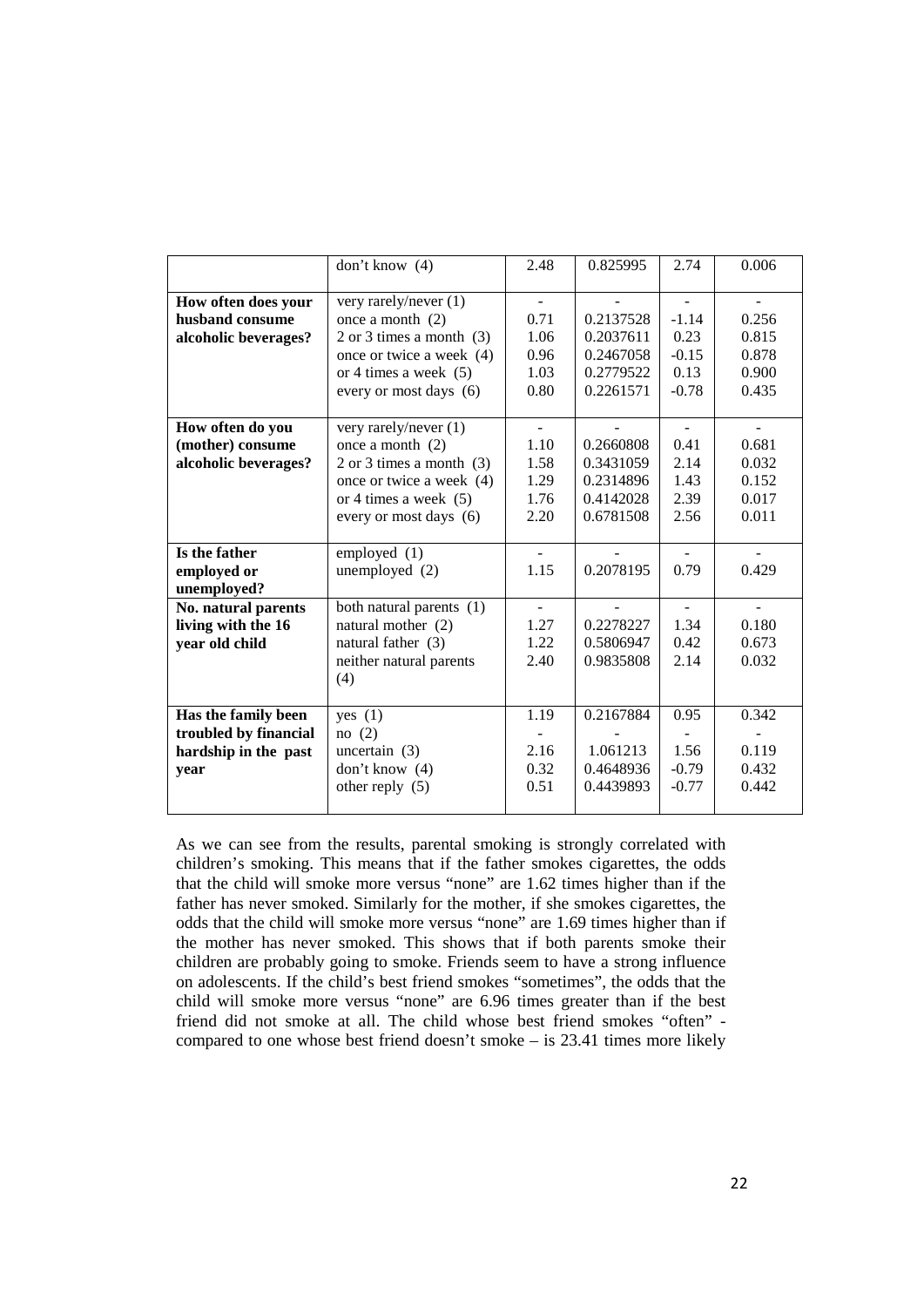to smoke. This shows that children are highly influenced by peers on that age and they try to mimic their actions. Father's drinking doesn't seem to affect children at all. Nevertheless, it seems that if the mother drinks "everyday/most days", the odds that the child will smoke more versus "none", are 2.20 times greater than if mother drunk very rarely or not at all. This means that children tend to smoke more if their mother drinks every day. Father's employment status doesn't seem to affect children's smoking at all.

#### **8 .Physical activity**

The last question that we need to address is whether the children's physical activity is influenced by parental physical activity or other factors. In order to do that, we need to run a logistic regression, considering as dependent variable "pm4.5" ("teenager does keep fit"), which is binary and has two responses, "yes" and "no". Information for this variable is presented on table 3.6. The results of the estimated odds ratios of the logit model are displayed on table 3.7.

| Number of $obs = 1734$                         |           |  | LR chi2(19) = $103.76$ |                  |  |  |
|------------------------------------------------|-----------|--|------------------------|------------------|--|--|
| Log likelihood = $-992.37391$                  |           |  | $Prob > chi2 = 0.0000$ |                  |  |  |
| <b>Dependent Variable</b><br><i>Categories</i> |           |  | Level of               | <b>Frequency</b> |  |  |
|                                                |           |  | Category               | $\frac{1}{2}$    |  |  |
| <b>Teenager does keep</b>                      | yes $(0)$ |  |                        | 1,838 (27.81)    |  |  |
| fit exercises                                  | no(1)     |  | 2                      | 4,771 (72.19)    |  |  |
|                                                |           |  |                        |                  |  |  |

**Table 3.6** Dependent variable for children's physical activity

|        |  |  | <b>Table 3.7</b> Estimates from the logistic regression of adolescent physical activity using odds |  |  |
|--------|--|--|----------------------------------------------------------------------------------------------------|--|--|
| ratios |  |  |                                                                                                    |  |  |

| <b>Explanatory Variables</b> | <i>Categories</i>          | <b>Odds</b>   | <b>Std. Error</b> | Z.      | p >  z |
|------------------------------|----------------------------|---------------|-------------------|---------|--------|
|                              |                            | <b>Ratios</b> |                   |         |        |
| Does your husband            | yes, cigarettes (1)        | 1.36          | 0.2324746         | 1.80    | 0.072  |
| smoke at all?                | yes cigars pipes etc $(2)$ | 0.99          | 0.2049372         | $-0.04$ | 0.966  |
|                              | not sure-prob smokes (3)   | 1.09          | 1.433951          | 0.06    | 0.950  |
|                              | never smoked (4)           |               |                   |         |        |
|                              | no but ex-smoker $(5)$     | 1.15          | 0.158884          | 1.01    | 0.315  |
|                              |                            |               |                   |         |        |
| Do you (mother) smoke        | yes, cigarettes (1)        | 0.78          | 0.1218509         | $-1.58$ | 0.113  |
| at all?                      | yes cigars pipes etc $(2)$ | 0.46          | 0.368937          | $-0.97$ | 0.334  |
|                              | not sure-prob smokes (3)   |               |                   |         |        |
|                              | never smoked (4)           |               |                   |         |        |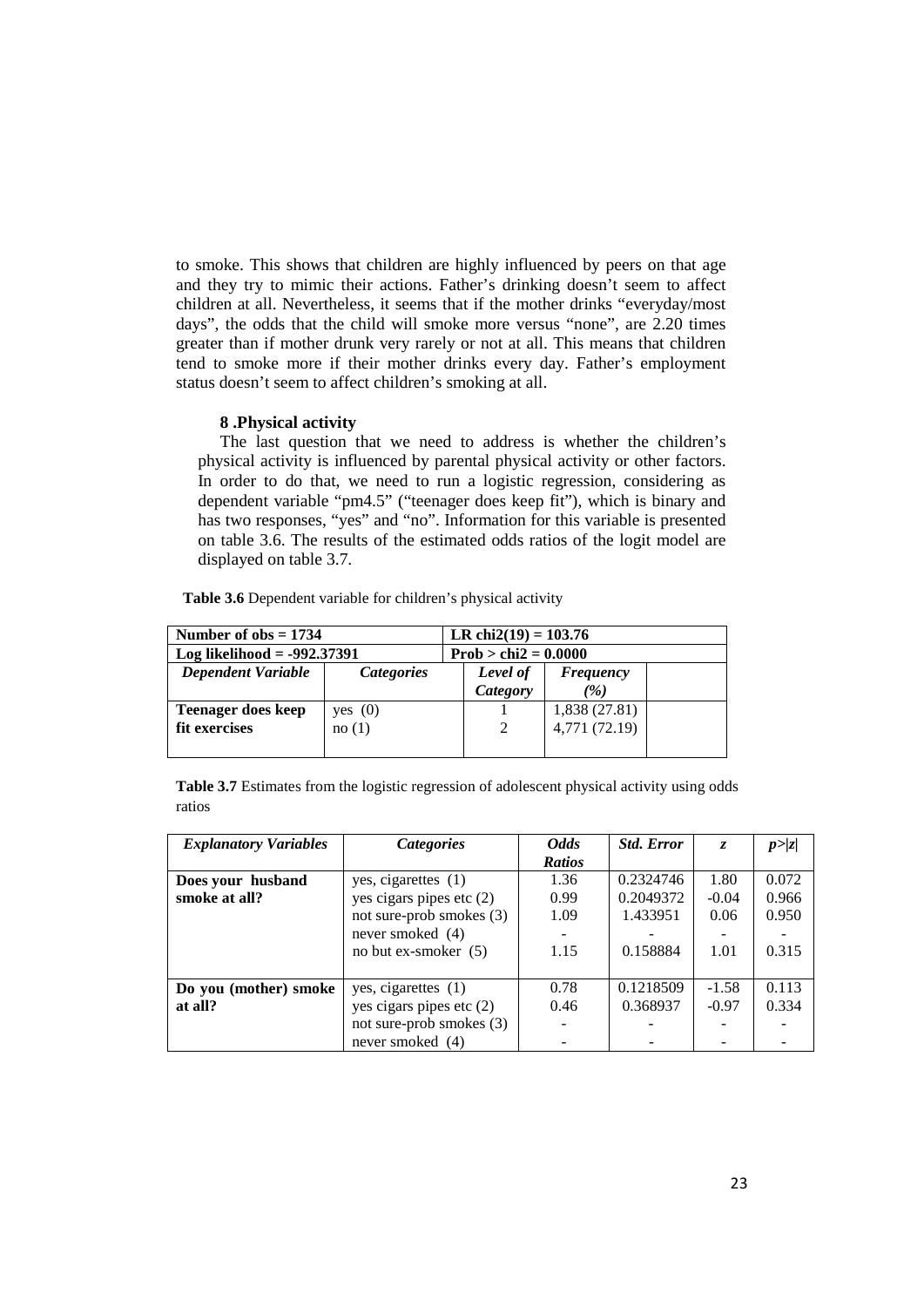|                                      | no but ex-smoker (5)                        | 0.91         | 0.128477  | $-0.70$ | 0.483 |
|--------------------------------------|---------------------------------------------|--------------|-----------|---------|-------|
|                                      |                                             | $\mathbf{r}$ |           |         |       |
| Does your best friend<br>smoke?      | not at all $(1)$<br>sometimes (2)           | 0.83         | 0.1279892 | $-1.19$ | 0.234 |
|                                      | often $(3)$                                 | 1.11         | 0.1581099 | 0.78    | 0.433 |
|                                      | don't know $(4)$                            | 1.54         | 0.533051  | 1.24    | 0.214 |
|                                      |                                             |              |           |         |       |
| How often you're your                | very rarely/never (1)                       | $\sim$       |           | $\sim$  |       |
| husband consume                      | once a month $(2)$                          | 1.86         | 0.5462747 | 2.11    | 0.034 |
| alcoholic beverages?                 | $2$ or $3$ times a month $(3)$              | 1.19         | 0.3161986 | 0.66    | 0.508 |
|                                      | once or twice a week (4)                    | 1.14         | 0.2487683 | 0.63    | 0.526 |
|                                      | or 4 times a week $(5)$                     | 0.92         | 0.2314875 | $-0.31$ | 0.759 |
|                                      | every or most days (6)                      | 0.54         | 0.1580584 | $-2.09$ | 0.036 |
|                                      |                                             |              |           |         |       |
| How often do you<br>(mother) consume | very rarely/never (1)<br>once a month $(2)$ | 0.73         | 0.1714261 | $-1.35$ | 0.178 |
| alcoholic beverages?                 | $2$ or $3$ times a month $(3)$              | 1.02         | 0.2222336 | 0.08    | 0.936 |
|                                      | once or twice a week (4)                    | 1.31         | 0.2474218 | 1.42    | 0.155 |
|                                      | or 4 times a week $(5)$                     | 1.69         | 0.4254887 | 2.07    | 0.038 |
|                                      | every or most days (6)                      | 2.43         | 0.8075465 | 2.69    | 0.007 |
|                                      |                                             |              |           |         |       |
| Is the father employed               | employed (1)                                |              |           |         |       |
| or unemployed?                       | unemployed $(2)$                            | 0.85         | 0.1841451 | $-0.74$ | 0.456 |
| Does your husband                    | yes $(1)$                                   |              |           |         |       |
| keep fit by exercising?              | no(2)                                       | 2.10         | 0.3610267 | 4.32    | 0.000 |
|                                      |                                             |              |           |         |       |
| Do you keep fit by                   | yes $(1)$                                   | $\sim$       |           |         |       |
| exercising?                          | no(2)                                       | 2.14         | 0.2478114 | 6.62    | 0.000 |
|                                      |                                             |              |           |         |       |
| Has the family been                  | yes $(1)$                                   | 1.18         | 0.2628377 | 0.75    | 0.450 |
| troubled by financial                | no(2)                                       |              |           |         |       |
| hardship in the past                 | uncertain $(3)$                             | 1.90         | 1.26376   | 0.98    | 0.328 |
| year?                                | don't know (4)                              |              |           |         |       |
|                                      | other reply $(5)$                           | 1.25         | 0.8840538 | 0.32    | 0.749 |
|                                      |                                             |              |           |         |       |

As we can see from the results, parental and peer smoking does not affect children's exercise. Only if the child whose father smokes cigarettes - compared to one whose father does not - is more likely not to exercise (significant at 10%). Children do not seem to be influenced by their friends' smoking habits in order to be physically active or not. Nevertheless parental drinking influences children's physical activity. It seems that, the child whose father drinks alcohol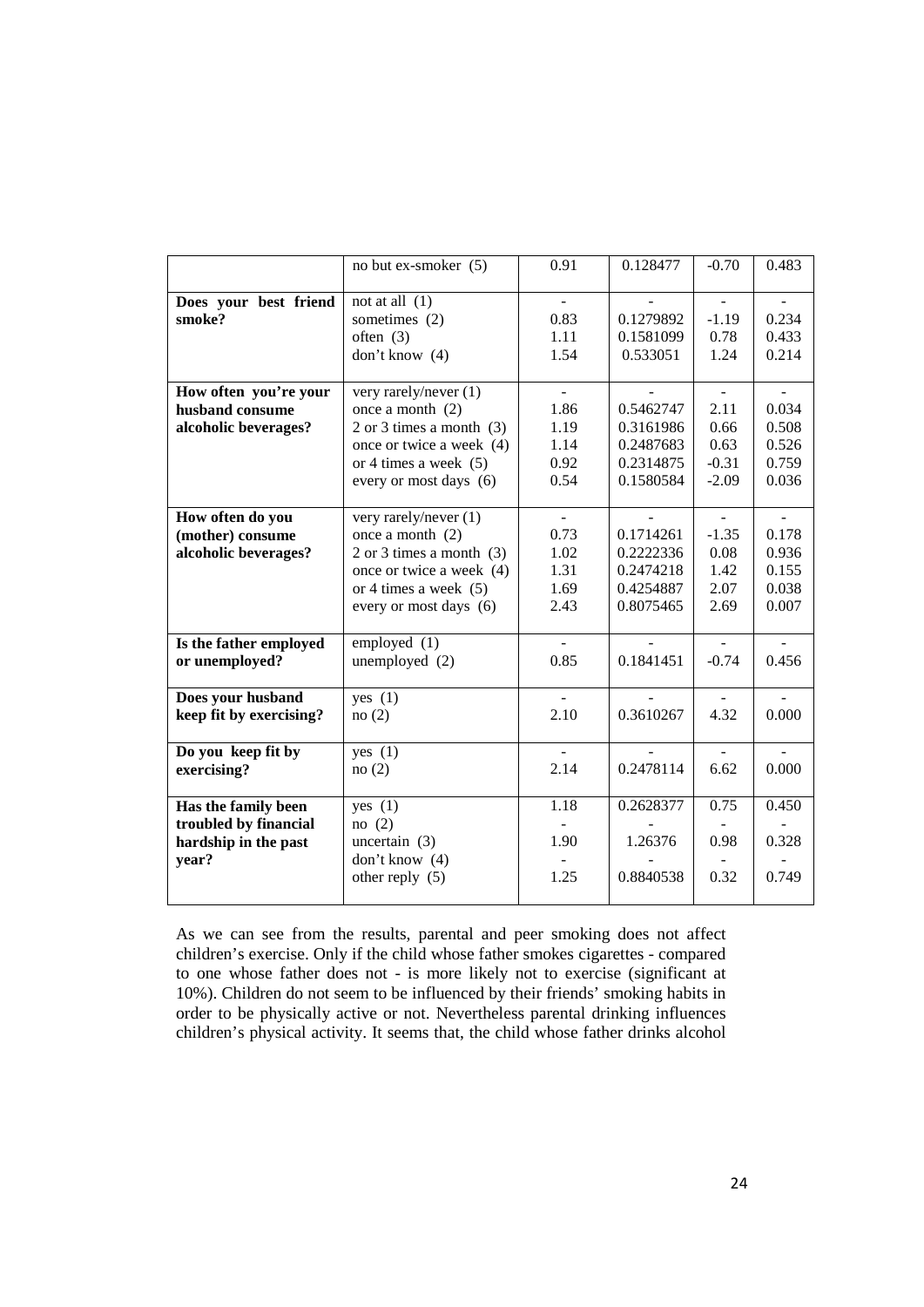"every or most days"- compared to one whose father drinks very rarely or never– is 0.54 less likely not to exercise. Mother also affects children's physical activity with her drinking. If the mother drinks alcohol "every or most days", then the odds that the child does not exercise versus it does, are 2.43 times greater than if the mother drunk very rarely or never. Father's employment status does not seem to significantly affect children's physical activity. Parental physical activity is strongly correlated with children's physical exercise. As we observe, the child whose father does not exercise - compared to one whose father does exercise – is 2.10 more likely not to exercise. Similarly for the mother, the child whose mother does not exercise - compared to one whose mother does exercise – is 2.14 more likely not to exercise. Family financial troubles don't seem to play any significant role on children's exercise.

#### **Conclusion**

 $\overline{\phantom{0}}$ 

This study builds up on previous studies that have examined the factors that influence young adolescents on adopting healthy lifestyles. Many of these studies have found similar results, showing that parental habits such as alcohol use, smoking or physical exercise, as well as peer group habits such as cigarette smoking, exert great influence on adolescents' lifestyle health activities.

According to our estimates, parental drinking is strongly correlated with adolescent drinking. If parents drink regularly, children are also more likely to drink $^{13}$  $^{13}$  $^{13}$ .

Our results show that, if the father or the mother is a heavy drinker, it is more likely for the children to drink more. It is also evident from our analysis that mother's drinking habits have a greater effect on children than father's drinking habits<sup>[14](#page-24-1)</sup>. Father's employment does not play a significant role on children's drinking. As we can see from our results, children are more likely not to drink if their father is unemployed rather than if he is employed. This may happen because the mother is working and her healthy lifestyle is strong enough to compensate father's influence on children. Financial hardship during the past year does not seem to affect children's attitudes towards health-risk. This may be because if a financial hardship

<span id="page-24-0"></span><sup>&</sup>lt;sup>13</sup> This has also been shown by Barnes, Farrell & Cairnes (1986), who concluded that children follow the same drinking patterns as their parents

<span id="page-24-1"></span><sup>&</sup>lt;sup>14</sup>This was also reported by Wickrama, Conger & Wallace (1999). Parental smoking habits do not seem to influence children's drinking at all.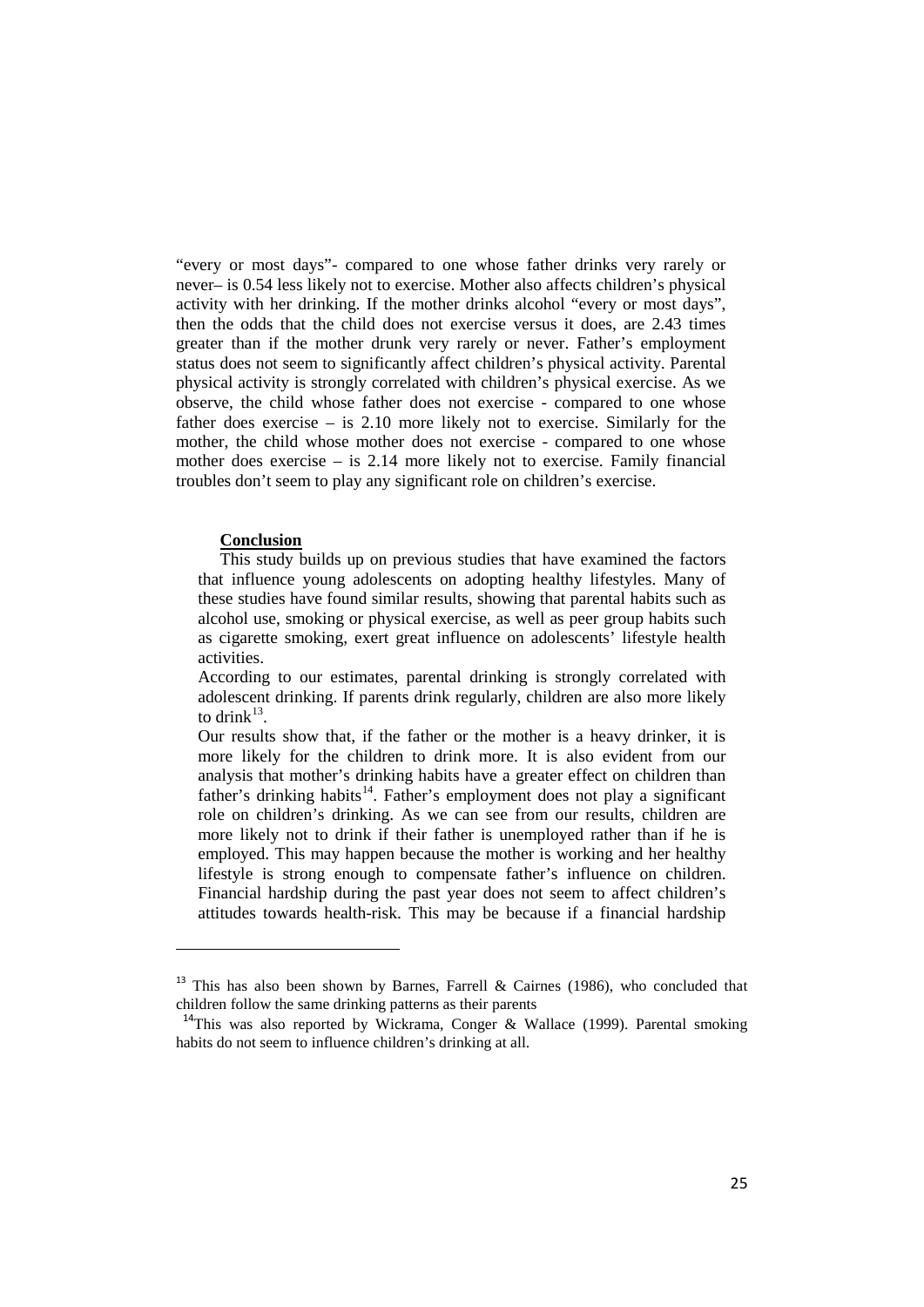occurred, it might have lasted for a short period of time, not enough to influence children's psychology and urge them to start adopting risky healthrelated lifestyles. Maybe a variable on the household's income would have been more appropriate in observing the financial status of the family and drawing better conclusions on whether this factor can influence children's health lifestyles. We can also see that the number of natural parents does not affect at all the children's drinking habits. This means that it doesn't make any difference if the child has natural or step parents.

The results demonstrate that children's smoking is strongly correlated with parental smoking<sup>[15](#page-25-0)</sup>. Although father's drinking does not seem to influence children, mother's excessive drinking is strongly correlated with children's smoking. This is because the mother is generally a more influential figure for 16 years olds than the father and her lifestyle influences children's lifestyle at several levels (Wickrama, Conger & Wallace (1999)).

The father's employment status does not affect children's smoking. This may occur because the mother may be working; therefore there is a balance in the family's socioeconomic status, mother constitutes a good role model for the children and, as a result, children do not tend to harm themselves by smoking<sup>[16](#page-25-1)</sup>. In our model we did not use any variables on the educational level of the father or the mother; rather we used father's employment. Employment is not necessarily dependent on parents' education but it is a significant factor. Something that was not mentioned at the results and it is worth noticing is that if we do not take into account the rest of the factors in the regression (just run a logit model with only one explanatory variable: 'employment status'), father's employment is statistically significant and

ı

<span id="page-25-0"></span> $15$  This finding coincides with those of previous studies such as by Farkas et al. (1999) who suggested that parental smoking cessation influences children at ages 15-17 and discourages them to smoke. However, it contradicts with Chassin's conclusion that parental smoking is unrelated with children's smoking in high school (Chassin et al 1984). Nevertheless, peer groups exert a greater influence on children at that age. Our results show that if children's best friend smokes, the probability that they also smoke is much higher than if their parents smoke. This means that children's friends have much greater influence than parents regarding smoking which is reasonable as children tend to imitate each other at the age of adolescence

<span id="page-25-1"></span><sup>&</sup>lt;sup>16</sup> This has also been shown by Wickrama et al. (1999) who concluded that family's social status (i.e. the overall education of mother and father) plays a significant role on the children's behaviors in smoking, exercise, excessive drinking and poor eating, more than the educational level of the mother or the father individually.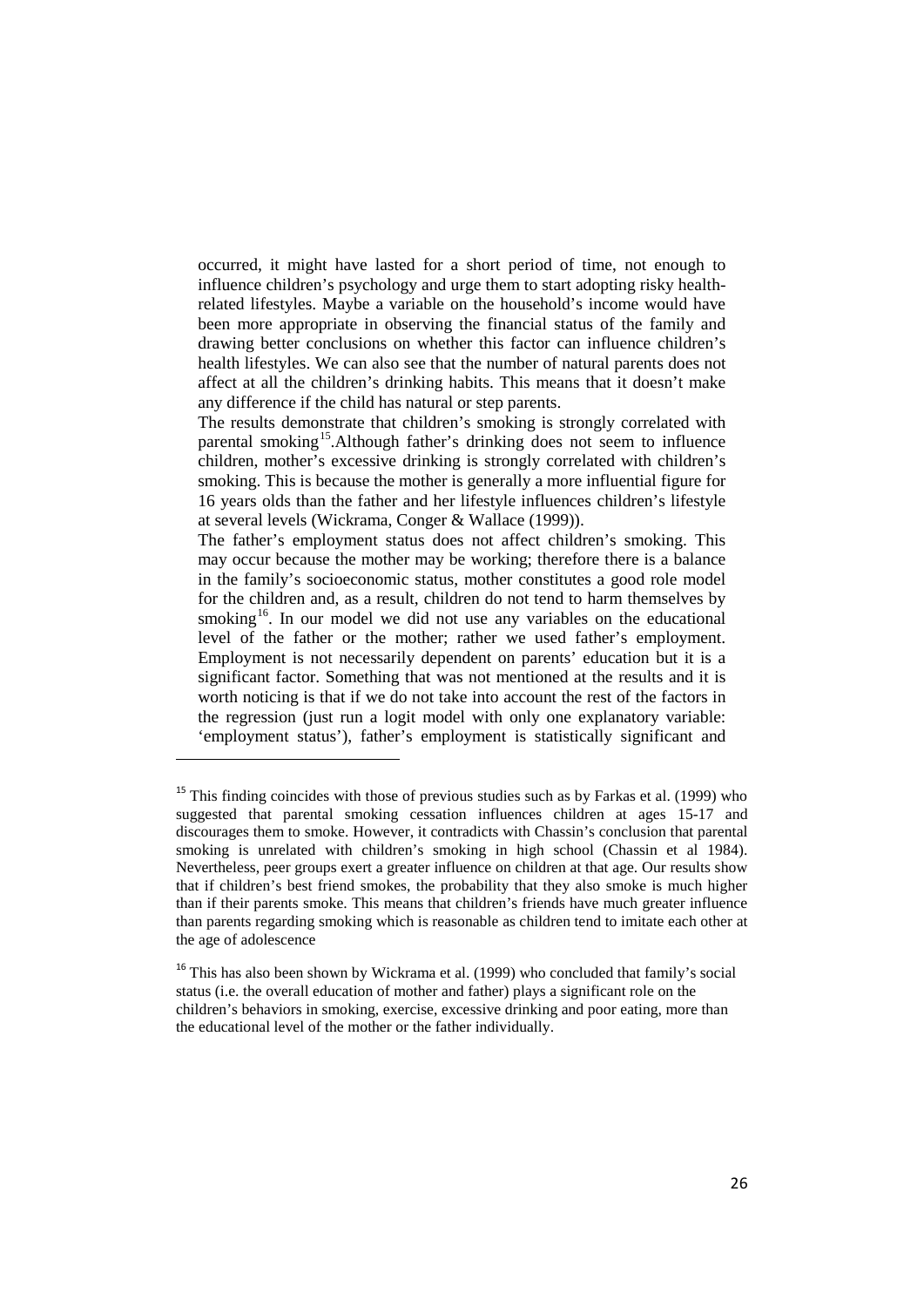influences children's smoking. If the father is unemployed, the children are more likely to smoke and vice versa. The child whose father is unemployed compared to one whose father is employed – is 1.31 more likely to smoke. The presence of any financial hardship does not play an important role also here, probably for the same reasons as before.

Physical activity is not correlated with parental or peer smoking. If the parents or the friends of the child smoke, there is no influence on the child's physical activity. However, parental drinking in high levels is strongly associated with children's physical activity. What is odd here is that the father influences the children reversely than the mother. It seems that if the father drinks every day, the child is less likely not to exercise (more likely to exercise). However, if the mother drinks every day, the child is more likely not to exercise. This is also shown by obtaining the marginal effects. We observe that if the father drinks every day, there is a negative effect on children's "not exercising" (positive effect on exercise) by 0.1332838 (or 13.3%) Nevertheless, if the mother drinks every day, there is a positive effect on children's "not exercising" (negative effect on exercise) by 0.1466585 (or 14.7%) (These results can be found in Appendix II).

Parental physical activity is highly associated with children's physical activity. If the father does not exercise, there is a positive effect on children's "not exercise" by 0.1658484 (or 16.6%). If the mother does not exercise, there is a positive effect on children's "not exercise" by 0.1620899 (or 16.2%). Therefore, if the father or the mother does not exercise, it is more likely for the child also not to be physically active. It seems that the influence parents exert on children is almost the same. These findings are in accordance with previous studies that show positive correlations between parental and children's physical activity (Moore et al (1991); Anderssen & Wold (1992)). However, other studies (Anderssen et al. (2006); McMurray et al. (1993); Trost et al. (2003)) have found minimal or no effects between parental physical activity and children's exercise.

A significant limitation to this estimation is that in order to evaluate how children's physical activity is influenced by several factors, we used a variable answered by the mother and not directly by the child. This may not capture activities that the children do and the mother is unaware of. Furthermore, there are also other factors that haven't been included in this analysis that may also have a great effect on children's unhealthy lifestyles i.e. media effect, teachers, other groups (sports teams etc.), parental education level, family income etc. The results may be even more accurate, by conducting further research. For example, further tests can be performed on STATA in order to check the odds proportionality with assumptions. If it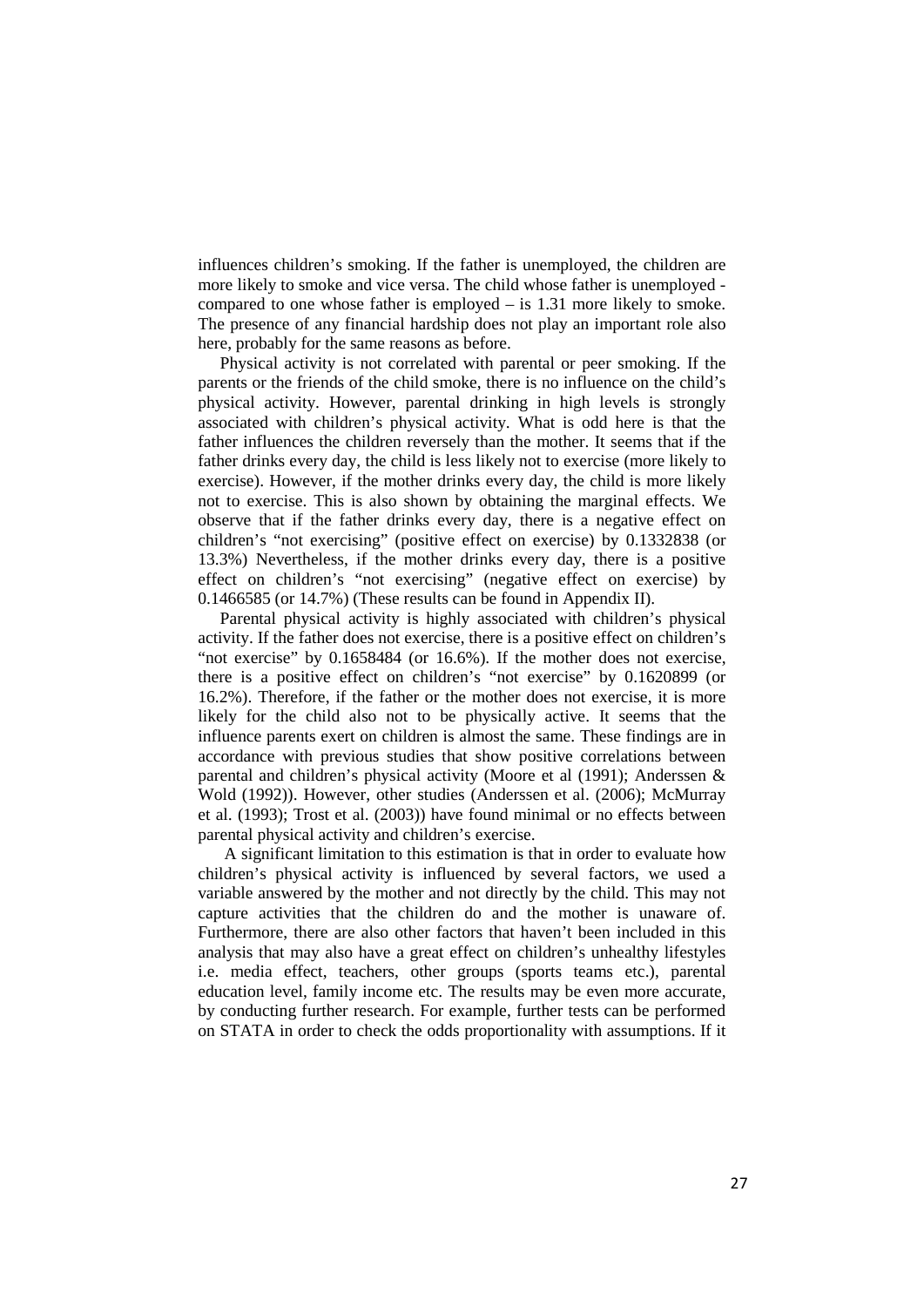does not hold it would be wise to perform a "generalized ordered logic model" which does not assume proportional odds.

This study attempts to explore further the sources that influence children in adopting particular lifestyles. It adds an empirical example of evidence to the existing literature by using the models of logistic regression and ordered logistic regression. Our results have proved that children are highly influenced by parental habits as they consider them role-models and mimic their way of living. Parents are justifiably one of the main socializing agents of children, along with peers, as they both exert a great influence on children's decisions to adopt healthy or unhealthy lifestyles.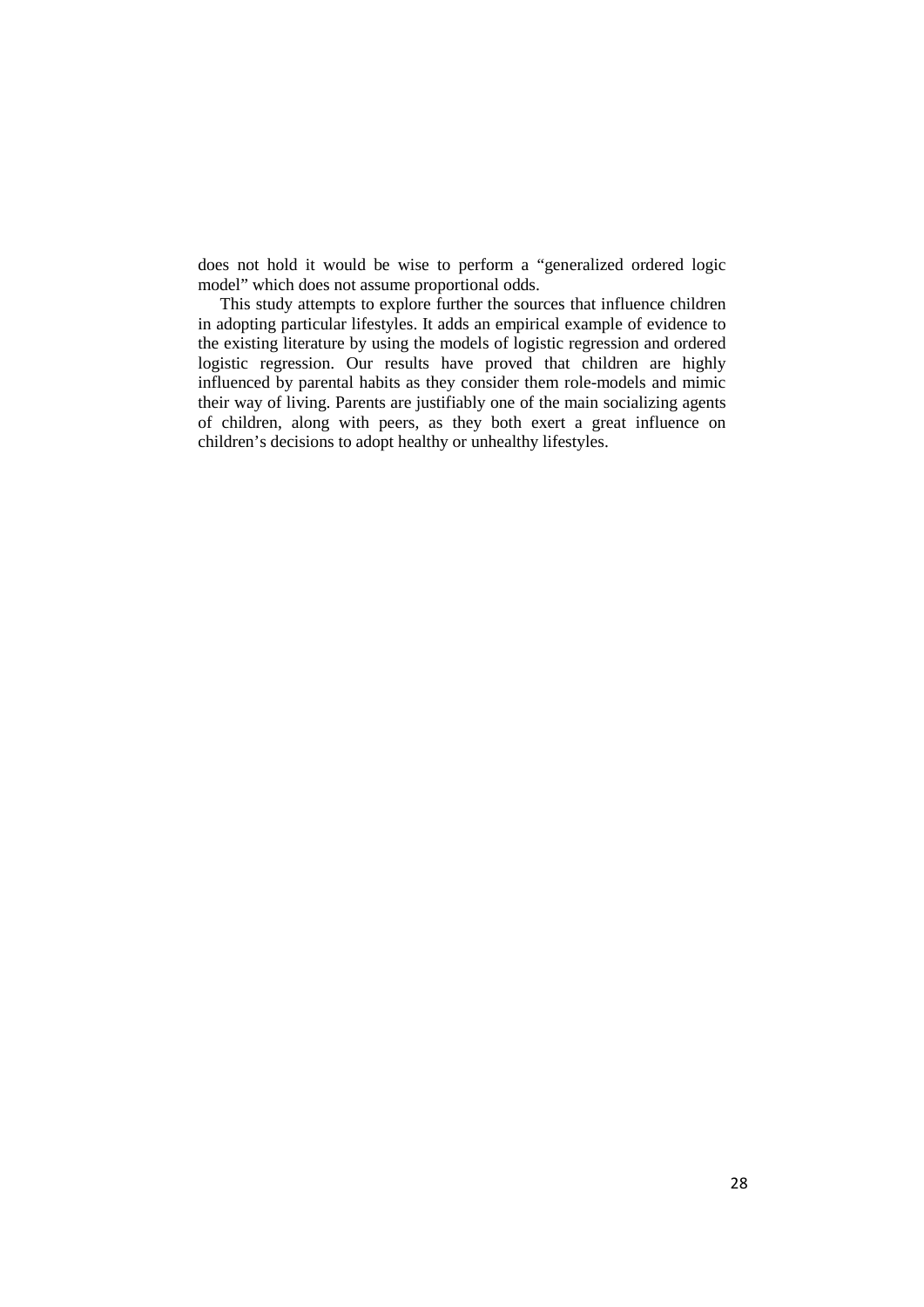#### **References:**

Anderssen N, Wold B (1992). Parental and peer influences on leisure time physical activity in young adolescents. *Research Quarterly for Exercise and Sport*, 63:341-348

Anderssen, Norman, Bente Wold, Tobjorn Torsheim (2006). Are parental health habits transmitted to their children? An eight year longitudinal study of physical activity in adolescents and their parents, *Journal of Adolescence*, 29: 513-524

Barnes, Grace M., Michael P. Farrell, Allen Cairns (1986). Parental Socialization Factors and Adolescent Drinking Behaviors, *Journal of Marriage and the Family*, 48: 27-36

Berndt, T. J. (1979). Developmental changes in conformity to peers and parents, *Developmental Psychology*, 15: 608-616.

Biddle, B. J., Bank, B. J., & Marlin, M. M. (1980a). Parental and peer influences on adolescents, Social Forces, 58: 1057-1079.

Birth, the 1970 British Cohort Study user guide. *Institute of Child Health, University of Bristol*

Bynner, John et al. (2000). The Design and Conduct of the 1999-2000 Surveys of the National Child Development Study and the 1970 British Cohort Study*, Centre for Longitudinal Studies*

Bynner, John et al., A guide to the BCS70 21-year Data available at the Economic and Social Research Council Data Archive, *Centre of Longitudinal Studies*, Institute of Education, University of London

Bynner, John et al., A guide to the BCS70 26-year Data available at the Economic and Social Research Council Data Archive, *Social Statistics Research Unit, City University*

Chassin, L., Presson, C. C, & Sherman, S. J. (1984). Cigarette smoking and adolescent psychosocial development, *Basic and Applied Social Psychology*, 5: 295-315.

Chassin, L., Presson, C. C, & Sherman, S. J. (1986). Changes in Peer and Parent Influence During Adolescence: Longitudinal Versus Cross-Sectional Perspectives on Smoking Initiation**,** *Developmental Psychology*, 22, No. 3, 327-334

Conrad, Karen M., Brian R. Flay & David Hill (1992). Why children start smoking cigarettes: predictions of onset, *British Journal of Addiction*, 87: 1711-1724

DeWit, David J., et al. (2000). Age at First Alcohol Use: A Risk Factor for the Development of Alcohol Disorders, *American Journal of Psychiatry*, 157: 745-750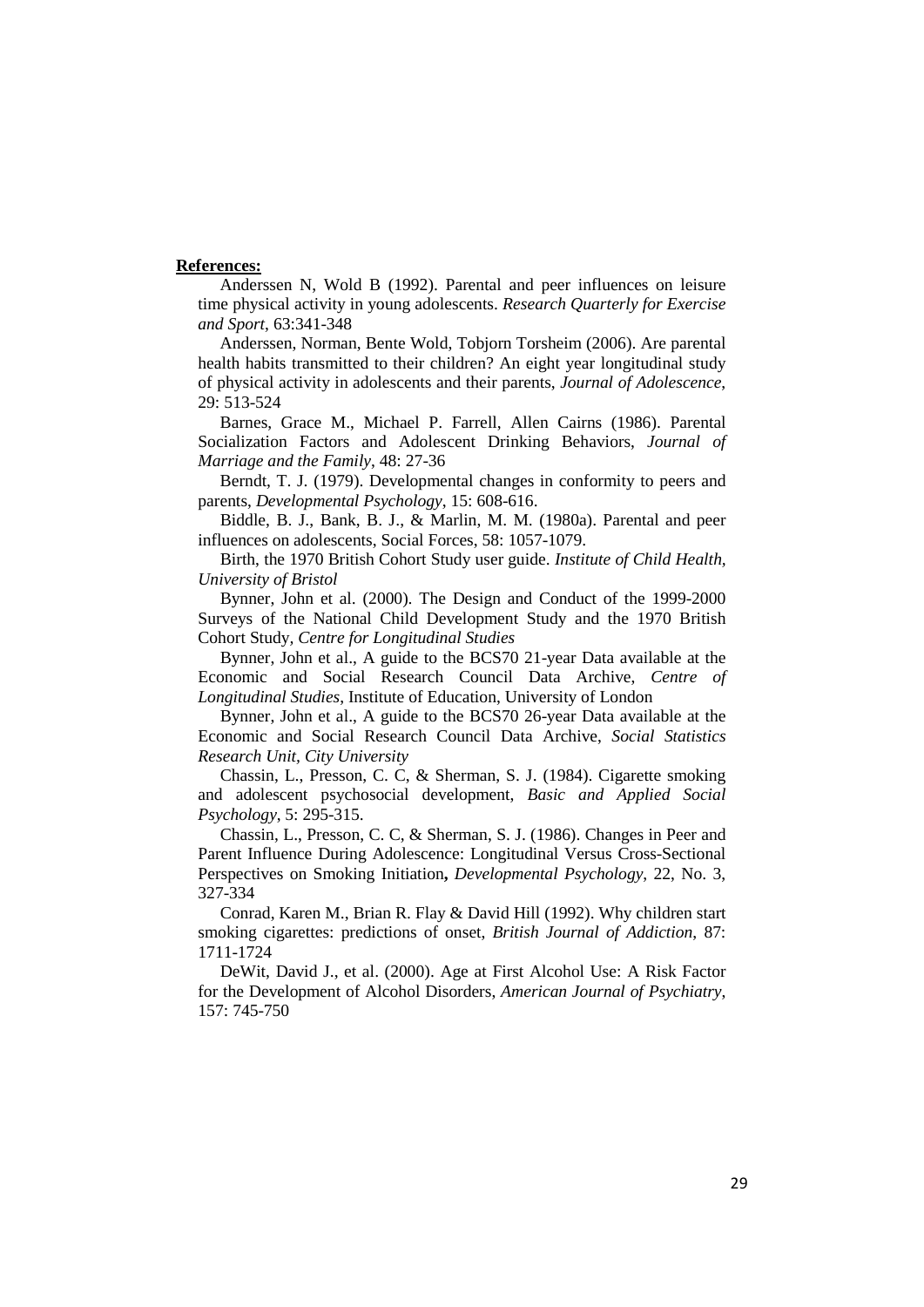Dodgeon, Brian et al. BCS70 16-year Follow-up APU Arithmetic Test: A Guide to the Dataset, *Centre for Longitudinal Studies*

Dodgeon, Brian et al. British Cohort Study 1970 2004-2005 Follow-up: A Guide to the Dataset, *Centre for Longitudinal Studies*

Doherty, William J. and William Allen (1994). Family Functioning and Parental Smoking as Predictors of Adolescent Cigarette Use: A Six-Year Prospective Study, *Journal of Family Psychology*, 8 (3): 347-353

Duncan SC, Duncan TE, Biglan A, Ary D (1998). Contributions of the social context to the development of adolescent substance use: A multivariate latent growth modeling approach. *Drug Alcohol Depend*, 50:57- 71

Farkas, Arthur J. et al (1999). Does Parental Smoking Cessation Discourage Adolescent Smoking?, Preventive Medicine, 28: 213-218

Gochman, David S. (1997). Family Health Cognitions, *Handbook of Health Behavior Research I*, Ch. 10: 207 – 221

Grant, Ridget F, Deborah Dawson (1997). Age at onset of alcohol use and its association with DSM-IV alcohol abuse and dependence: results from the national longitudinal alcohol epidemiologic survey, *Journal of Substance Abuse*, 9: 103-110

Green, Gill et al. (1991). Like parent like child? Associations between drinking and smoking behavior of parents and their children, *British Journal of Addiction*, 86: 745-758

Henning Brodersen, Naomi, Andrew Steptoe, David R Boniface, Jane Wardle (2007). Trends in physical activity and sedentary behaviour in adolescence: ethnic and socioeconomic differences, *British journal of sports medicine*, 41: 140-144

Hu, Frank. B., Brian R. Flay, Donald Hedeker, Ohidul Siddiqui, L. Edward Day (2006). The Influences of Friends' and Parental Smoking on Adolescent Smoking Behavior: The Effects of Time and Prior Smoking. *Journal of Applied Social Psychology*, 25, 22: 2018-2047

Hughes, Kirsty et al. (1997). Young people, alcohol, and designer drinks: quantitative and qualitative study*, British Medicine Journal*, 314:414

Institute of Child Health. The 1970 Birth Cohort: User Guide of 5-year Follow-up Maternal Self Completion Questionnaire, *Department of Child Health, University of Bristol*

Jernigan, David H. (2001). Global status report: Alcohol and young people, *World Health organization*

Joshi, Heather et al. A guide to the BCS70 16-year Head Teacher Questionnaire Data available at the UK Data Archive, *Centre for Longitudinal Studies*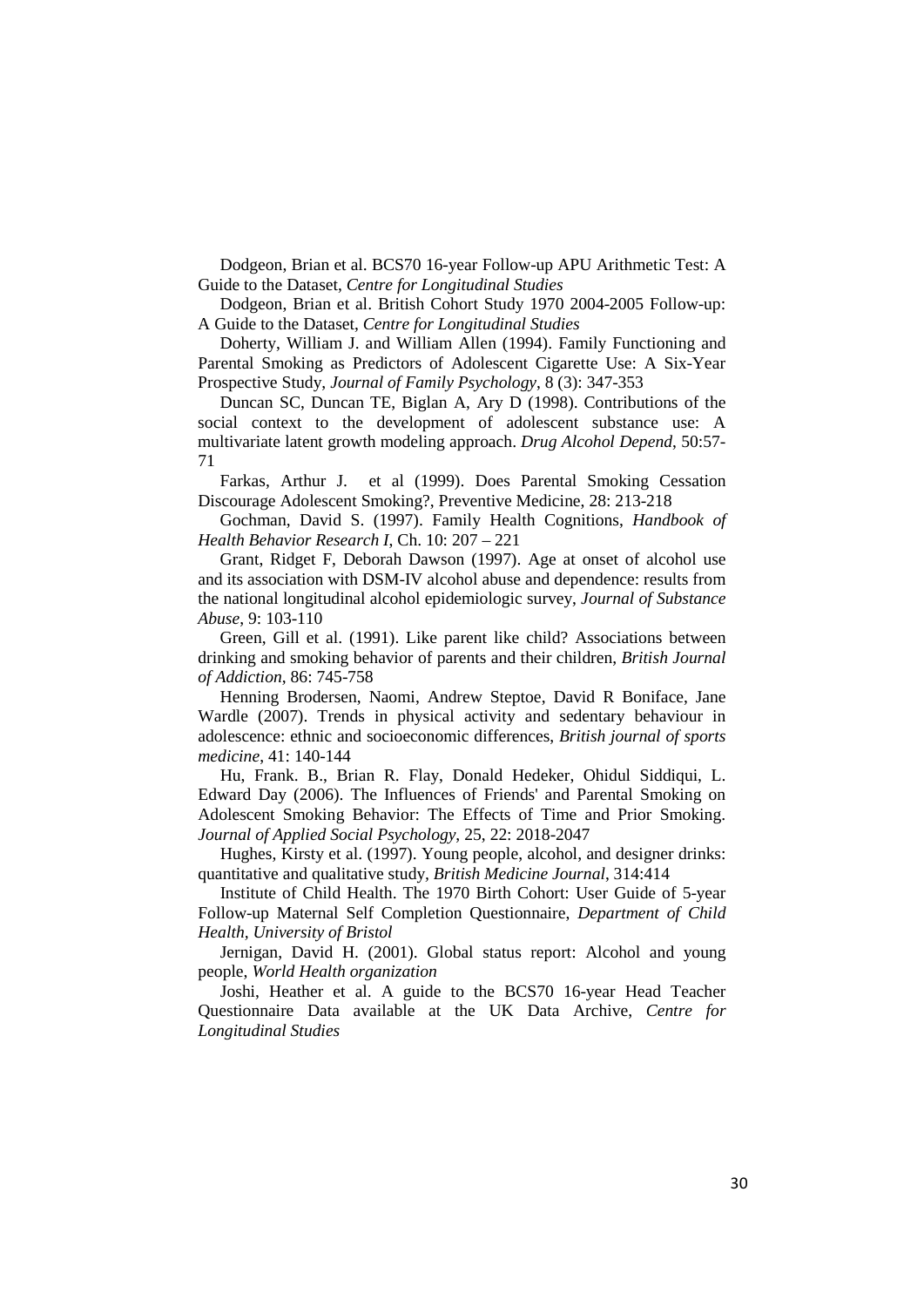Kandel, D. B., & Lesser, G. S. (1972). Youth in two worlds, San Francisco: Jossey-Bass

Lau, Richard R. (1990). Development and change of young adults' preventive health beliefs and behavior: Influence from parents and peers, *Journal of Health and Social Behavior*, Vol.31: 240-259

Long, J. Scott, Jeremy Freeze (2001). Regression Models for Categorical Dependent Variable Using STATA, *Stata Press Publication*

McMurray RG, Bradley CB, Harrell JS, Bernthal PR, Frauman AC, Bangdiwala SI (1993). Parental influences on childhood fitness and activity patterns, *Research Quarterly for Exercise and Sport*, 64:249-255

Moore, L.L, Lombardi D.A, White M.J, Campbell J.L, Oliveria S.A, Ellison R.C (1991). Influence of parents' physical activity levels on activity levels of young children, *Journal of Pediatrics*, 118:215-219

Murray, C. J., A. D. Lopez, and D. T. Jamison (1994). The global burden of disease in 1990: summary results, sensitivity analysis and future directions*, Bull World Health Organization*, Vol.72 (3): 495–509.

Neville Butler et al., A guide to the BCS70 10-year Data available at the Economic and Social Research Council Data Archive, *Social Statistics Research Unit*, City University

NHS (2008). Statistics on Obesity, Physical Activity and Diet: England, *The Information Center: knowledge for care*, 77-85

Pinilla, J., B. Gonzalez, P. Barber, Y. Santana (2009). Smoking in young adolescents: an approach with multilevel discrete choice models, *Journal of Epidemiology and Community Health*, 56: 227-232

Plewis, Ian et al. (2004). Changes in NCDS and BCS70 Populations and Samples over Time, *Centre for Longitudinal Studies*

Prinstein, Mitchell J., Julie Boergers and Anthony Spirito (2001). Adolescents and their health-risk behavior: Factors that Alter or Add to Peer Influence, *Journal of Pediatric Psychology*, Vol.26: 287-298

Simons-Morton, Bruce et al. (2001). Peer and Parent influences on Smoking and Drinking Among Early Adolescence**,** *Health Education & Behavior*, 28, No. 1, 95-107

Smith, Karren H. and Mary Ann Stutts (1999). Factors that Influence Adolescents to Smoke, *The Journal of Consumer Affairs*, 33 (2)

Stanton, Warren R., Greg D. Currie, Tian P. S. Oei, Phil A. Silva (1996). A developmental approach to influences on adolescents' smoking and quitting, *Journal of Applied Developmental Psychology*, 17 (3): 307-319

Stata Base Reference Manual, Stata Press Publication, Vol.2, K-Q, Release 9